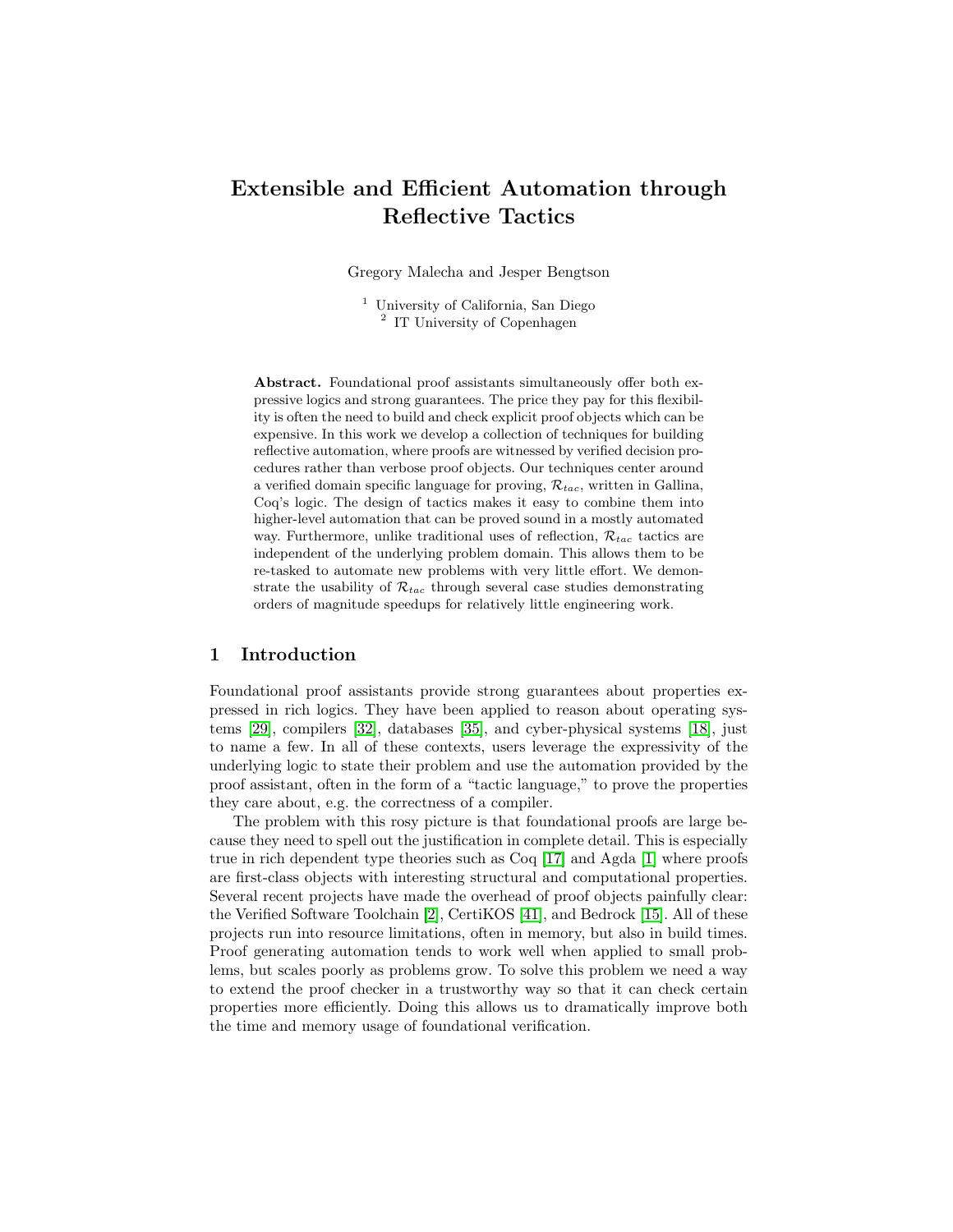The expressivity of foundational constructive proof assistants provides a technique for "extending the proof checker": computational reflection [\[40,](#page-26-4)[30,](#page-26-5)[9,](#page-25-3)[6,](#page-25-4)[5\]](#page-25-5). Using computational reflection, a developer implements a custom program to check properties outright and proves that the program is sound, i.e. if it claims that a property is provable, then a proof of the property exists. With computational reflection, previously large proof objects can be replaced by calls to these custom decision procedures. Executing these procedures can be much more efficient than type checking explicit proof terms. However, the current approach to building these reflective procedures makes them difficult to construct, cumbersome to adapt to new instances, and almost impossible to compose to build higher-level automation.

In this work we show how to easily build reflective automation that is both extensible and efficient. Our approach is to separate the core reflective language from the domain-specific symbols that the automation reasons about. This enables us to build a Domain Specific Language (DSL),  $\mathcal{R}_{tac}$ , for reflective automation that is reusable across any base theory. We show that naïvely translating automation from  $\mathcal{L}_{tac}$ , Coq's built-in tactic language, to  $\mathcal{R}_{tac}$  typically leads to at least an order of magnitude speedup on reasonable problem sizes.

We begin with a brief primer applying computational reflection to automate monoidal equivalence checking (Section [2\)](#page-2-0). In Section [3](#page-3-0) we highlight our techniques by reworking this example in  $\mathcal{R}_{tac}$  highlighting the key pieces of our work from the client's point of view. We then proceed to our contributions:

- We develop MirrorCore, a reusable Coq library for general and extensible computational reflection built around a core  $\lambda$ -calculus (Section [4\)](#page-5-0).
- We build  $\mathcal{R}_{tac}$ —the first foundational, feature-rich reflective tactic language (Section [5\)](#page-7-0). By separating domain-specific meaning from generic manipulation,  $\mathcal{R}_{tac}$  is able to provide high-level building blocks that are independent of the underlying domain. Additionally the user-exposed interface makes it easy to combine these general tactics into larger, domain-specific automation and derive the corresponding soundness proofs essentially for free.
- We demonstrate the extensible nature of  $\mathcal{R}_{tac}$  by developing a reflective setoid rewriter as an  $\mathcal{R}_{tac}$  tactic (Section [6\)](#page-13-0). The custom implementation follows the MirrorCore recipe of separating the core syntax from the domain-specific symbols allowing the rewriter to be re-tasked to a range of problem domains. In addition, the procedure is higher-order and can invoke  $\mathcal{R}_{tac}$  tactics to discharge side conditions during rewriting.
- We evaluate MIRRORCORE and  $\mathcal{R}_{tac}$  by developing reflective procedures for different domains (Section [7\)](#page-19-0). We show that our automation has substantially better scaling properties than traditional  $\mathcal{L}_{tac}$  automation has and is quite simple to write in most cases.

Before concluding, we survey a range of related work related to automation alternatives in proof assistants (Section [8\)](#page-22-0).

All of our results have been mechanized in the Coq proof assistant. The MIRRORCORE library and examples are available online:

<https://github.com/gmalecha/mirror-core>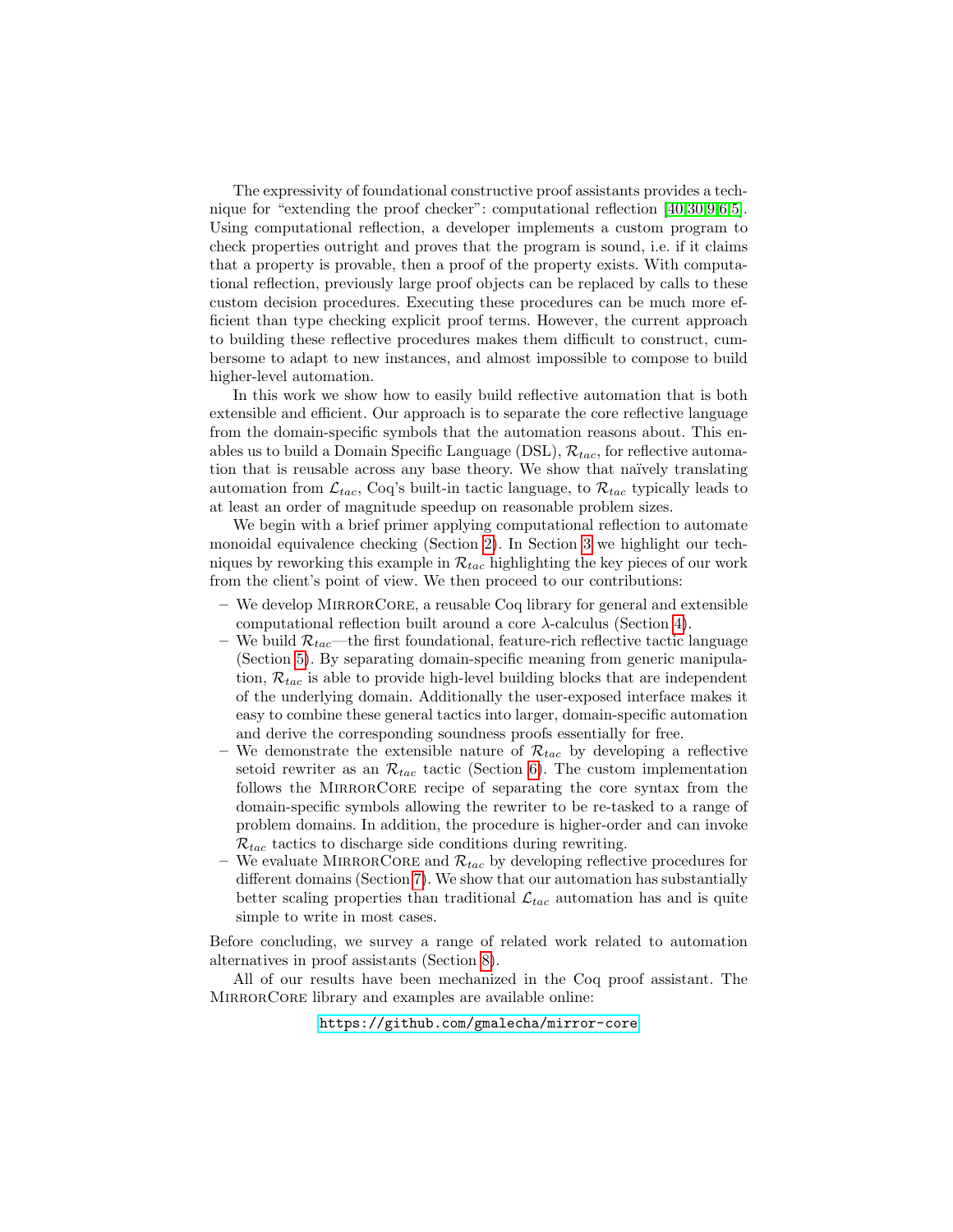### <span id="page-2-0"></span>2 A Computational Reflection Primer

In this section we give an overview of the core ideas in computational reflection which we build on in the remainder of the paper. We base our overview on the problem of proving equality in a commutative monoid. For example, consider proving the following problem instance, where  $\oplus$  is the plus operator in the monoid.

 $x \oplus 2 \oplus 3 \oplus 4 = 4 \oplus 3 \oplus 2 \oplus x$ 

A naïve proof would use the transitivity of equality to witness the way to permute the elements on the left until they match those on the right. While not particularly difficult, the proof is often at least quadratic in the size of the property, which means that checking large problems quickly becomes expensive.

To use computational reflection to prove this theorem, we write a procedure that accepts the two expressions and checks the property directly. We first define a syntactic (also called "reified") representation of the problem. In this example, we use the following language.

### (expressions)  $e ::= \mathsf{N} \, n \, | \, \mathsf{R} \, i \, | \, e_1 \oplus e_2$

The language represents constants directly (using N) but it hides quantified values such as x behind an index (using  $R$ ). The syntactic representation is necessary because computations can not inspect the structure of terms, only their values. For example, pattern matching on  $x \oplus y$  does not reduce since x and  $y$  are not closed values. A syntactic representation exposes the *syntax* of the goal, e.g. R 1⊕R 2, which functions can inspect.

We formalize the meaning of the syntax through a "denotation function"  $(\llbracket - \rrbracket_{\rho})$  parameterized by the environment of opaque symbols  $(\rho)$ . For our syntax,  $\llbracket - \rrbracket_{\rho}$  has three cases:

$$
[\![\mathsf{N}\,n]\!]_\rho = n \qquad [\![\mathsf{R}\,x]\!]_\rho = \rho \, x \qquad [\![e_1 \oplus e_2]\!]_\rho = [\![e_1]\!]_\rho \oplus [\![e_2]\!]_\rho
$$

Using this syntax, the problem instance above could be represented as:

 $\begin{array}{l} \n\left[\mathbb{R}^0 \oplus \mathbb{N}^2 \oplus \mathbb{N}^3 \oplus \mathbb{N}^4\right]_{\{0 \mapsto x\}} = x \oplus 2 \oplus 3 \oplus 4 \n\end{array}$  $[N 4 \underline{\oplus} N 3 \underline{\oplus} N 2 \underline{\oplus} R 0]_{\{0 \mapsto x\}} = 4 \oplus 3 \oplus 2 \oplus x$ 

With the syntax in hand, we can now write a procedure (Mcheck) that determines whether the terms are equal by flattening each expression into a list and checking whether one list is a permutation of the other. The soundness theorem of Mcheck states that if Mcheck returns true then the meaning of the two arguments are provably equal. Formally,

Mcheck\_sound :  $\forall e_1 e_2$ , Mcheck  $e_1 e_2 = \text{true} \rightarrow \forall \rho, [e_1]_{\rho} = [e_2]_{\rho}$ 

Using Mcheck sound we can prove the example problem with following proof which is linear in the size of problem.

Mcheck\_sound  $(R 0 \oplus N 2 \oplus N 3 \oplus N 4)$   $(N 4 \oplus N 3 \oplus N 2 \oplus R 0)$  (syntactic problem) eq refl (proof Mcheck returned true)  $\{0 \mapsto x\}$  (environment)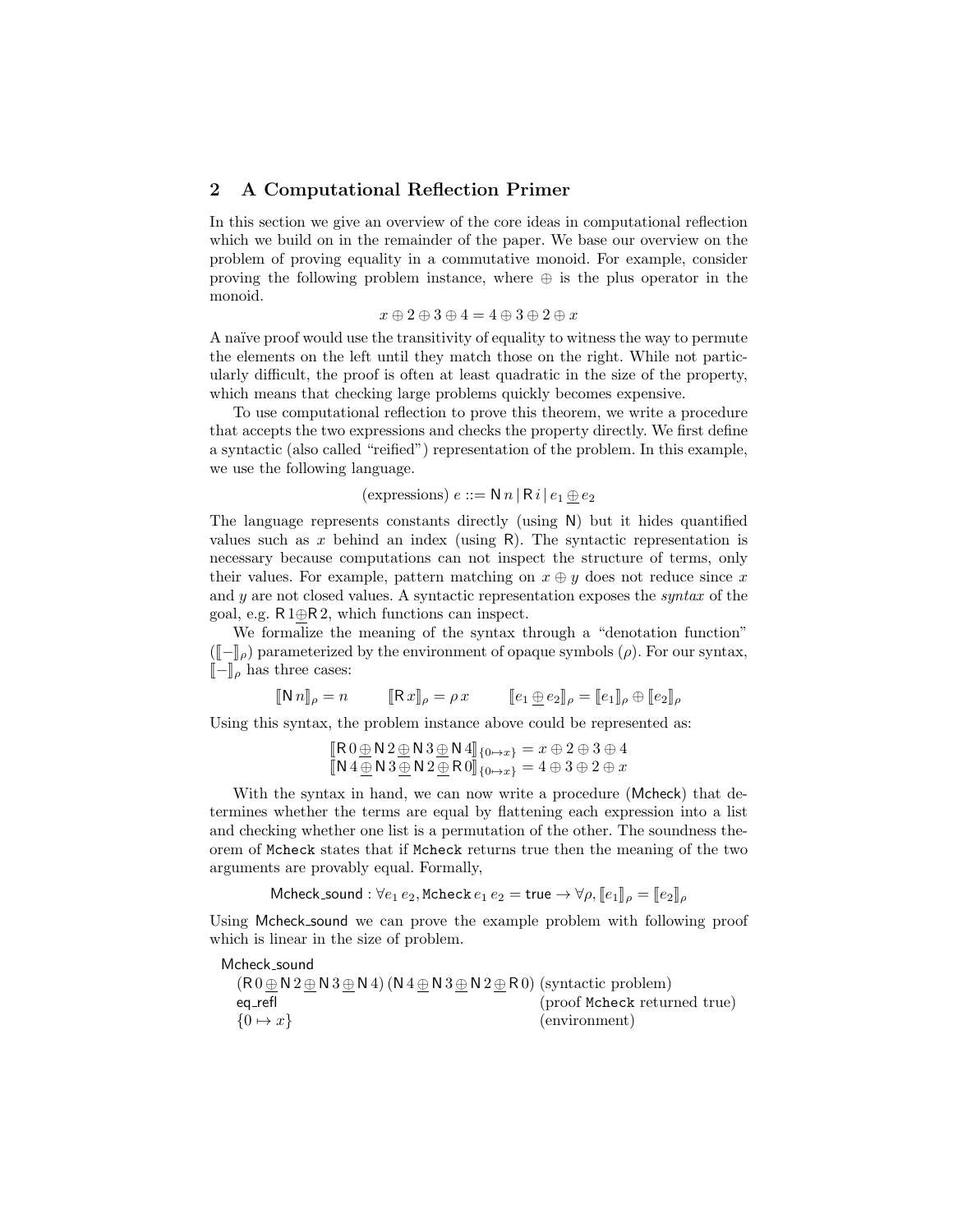# <span id="page-3-0"></span>3  $\mathcal{R}_{tac}$  from the Client's Perspective

Before delving into the technical machinery that underlies our framework we highlight the end result. In Figure [1,](#page-4-0) we excerpt an  $\mathcal{R}_{tac}$  implementation of the monoidal equivalence checker described in Section  $2<sup>3</sup>$  $2<sup>3</sup>$  $2<sup>3</sup>$ . The automation builds directly on the Coq definitions of commutative monoids excerpted in step  $(0)$ .

The first step is to build a data type that can represent the properties that we care about. In Section [2](#page-2-0) we built a custom data type and spelled out all of the cases explicitly. Here, we build the syntactic representation by instantiating MIRRORCORE's generic language  $(\exp r)$  with domain specific types  $(\text{mon\_typ})$ and symbols (mon\_sym). As we will see in Section [4,](#page-5-0) the expr language provides a variety of features that are helpful when building automation. Once we have defined the syntax, we use MirrorCore's programmable reification plugin to automatically construct syntactic representations of the lemmas that we will use in our automation (step (2)).

In step (3), we use these lemmas to write our reflective automation using the  $\mathcal{R}_{tac}$  DSL. The entry point to the automation is the Mcheck tactic but the core procedures are iter\_left and iter\_right which permute the left-(iter\_left) and right-hand sides (iter\_right) of the equality until matching terms can be cancelled. Each tactic consists of a bounded recursion (REC) where the body tries one of several tactics (FIRST). For example, iter\_right tries to apply lem\_plus\_c to remove a unit element from the right-hand-side. The double semicolon sequences two tactics together. It applies the second tactic to all (ON\_ALL) goals produced by the first or applies a list of tactics one to each generated subgoal (ON\_EACH).

In step (4) we prove the soundness of the automation. Soundness proofs are typically a major part of the work when developing reflective tactics; however, the compositional nature of  $\mathcal{R}_{tac}$  tactics makes proving soundness almost completely automatic. The rtac\_derive\_soundness\_default  $(\mathcal{L}_{tac})$  tactic proves the soundness of a tactic by composing the soundness of its individual pieces.

Finally, we use Mcheck to verify equivalences in the monoid (step (5)). On small problems, the difference between  $\mathcal{L}_{tac}$  and our technique is negligible. However, for large problem sizes, our automation performs several orders of magnitude faster. We defer a more detailed evaluation to section [7.](#page-19-0)

Building and Evolving Automation While the goal of automation is a "push-button" solution, it rarely starts out that way. The automation shown in Figure [1,](#page-4-0) like most  $\mathcal{R}_{tac}$  automation, was constructed incrementally in much the same way that users build automation using  $\mathcal{L}_{tac}$  [\[14\]](#page-25-6). The developer inspects the goal and finds the next thing to do to make progress. This same process works when developing automation in  $\mathcal{R}_{tac}$ . When the developer runs a tactic that does not solve the goal, a new goal is returned showing what is left to prove. By default, the process of constructing the syntactic representation is

<span id="page-3-1"></span><sup>&</sup>lt;sup>3</sup> The full code can be found in the MIRRORCORE distribution.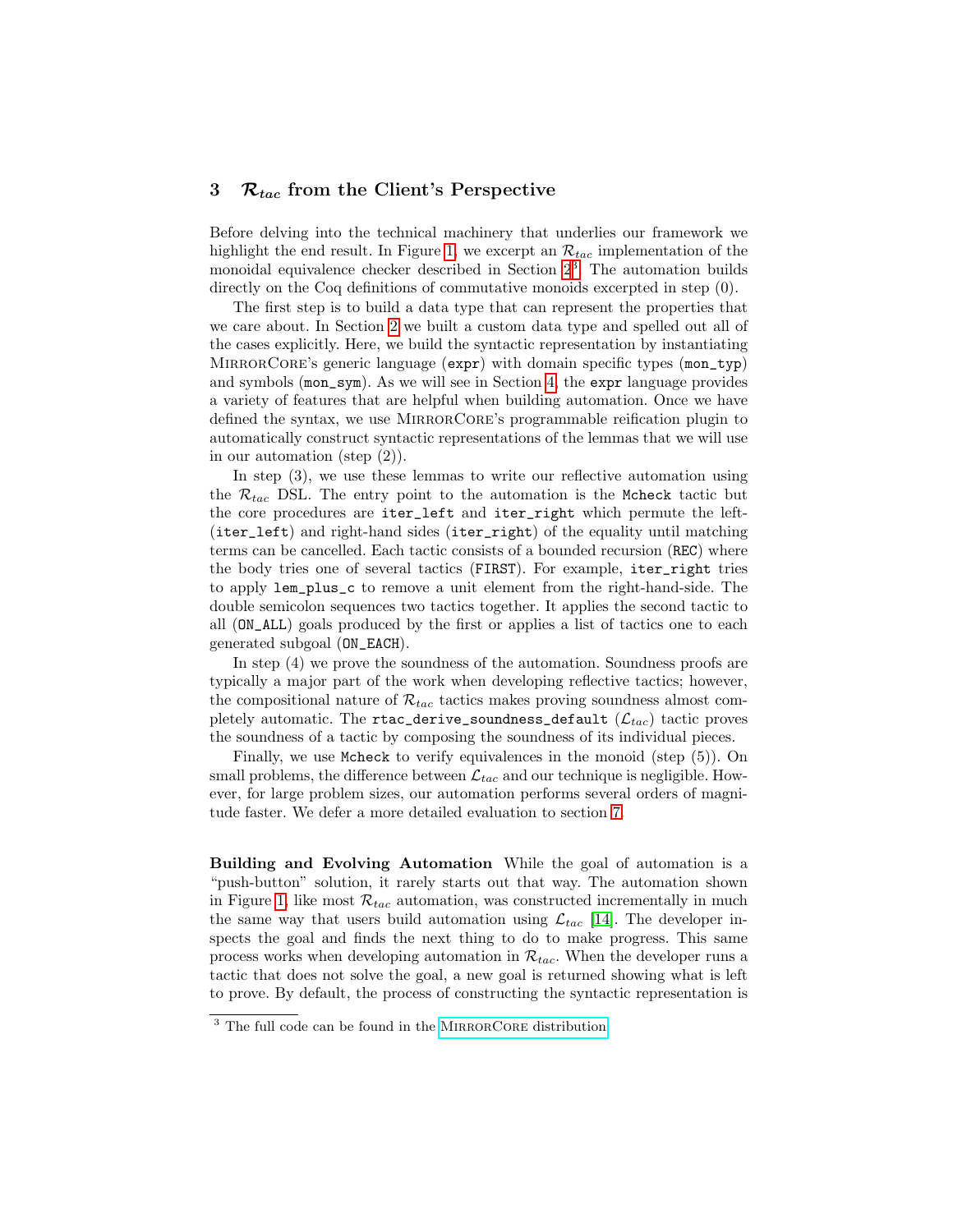```
(* (0) Develop the theory of monoids. *)
Parameter star : \mathbb{N} \to \mathbb{N} \to \mathbb{N}. (* ''a \oplus b'' *)
Axiom plus_assoc_c1 : \forall a b c d, d = a \oplus (b \oplus c) \rightarrow d = (a \oplus b) \oplus c.
(* (1) Define a syntax for the problem & setup reification *)
Inductive mon_typ := tyArr (_ _ : mon_typ) | tyProp | tyNat.
Inductive mon_sym := Plus | N ( . : N).
(* . . .denotation functions and a few proofs about these types. . . *)
Let \texttt{mon\_term} := \texttt{expr mon\_typ mon\_sym}.Reify Declare Syntax reify_mon_term :=
  CFirst (CPatterns patterns_monoid :: . . .).
(* (2) Automatically build syntactic lemmas *)
Reify BuildLemma < reify_mon_typ reify_mon_term reify_mon_term >lem_plus_assoc_c1 : plus_assoc_c1.
\texttt{Definition lem\_plus\_assoc\_c1\_sound}:\texttt{lemma\_new\_assoc\_c1} :=plus_assoc_c1.
(* . . .more lemmas. . . *)
(* (3) Build automation using tactics *)
Definition iter_right (n : N): rtac :=
  REC n (fun rec \RightarrowFIRST [ EAPPLY lem_plus_unit_c
                   | EAPPLY lem_plus_assoc_c1 ;; ON_ALL rec
                   | EAPPLY lem_plus_assoc_c2 ;; ON_ALL rec
                  | EAPPLY lem_plus_cancel ;;
                   ON_EACH [ SOLVE solver | IDTAC ] ]) IDTAC.
Definition iter_left (k : rtac) (n : N) : rtac :=REC n (fun rec \RightarrowFIRST [ EAPPLY lem_plus_unit_p
                 | EAPPLY lem_plus_assoc_p1 ;; ON_ALL rec
                  | EAPPLY lem_plus_assoc_p2 ;; ON_ALL rec
                 | k |) IDTAC.
Definition Mcheck : rtac := ...
(* (4) Prove the automation sound *)
Lemma iter_right_sound : \forall Q, rtac_sound (iter_right Q).
Proof. unfold iter_right. intros. rtac_derive_soundness_default. Qed.
Lemma iter_left_sound : \forall Q k, rtac_sound k \rightarrow rtac_sound (iter_left k Q).
Proof. unfold iter_left. intros. rtac_derive_soundness_default. Qed.
(* (5) Use the reflective automation *)
Goal x \oplus 2 \oplus 3 \oplus 4 = 4 \oplus 3 \oplus 2 \oplus x.
Proof. run_tactic reify_mon_term Mcheck Mcheck_sound. Qed.
```
<span id="page-4-0"></span>Fig. 1. Implementing a monoidal cancellation algorithm using  $\mathcal{R}_{tac}$ .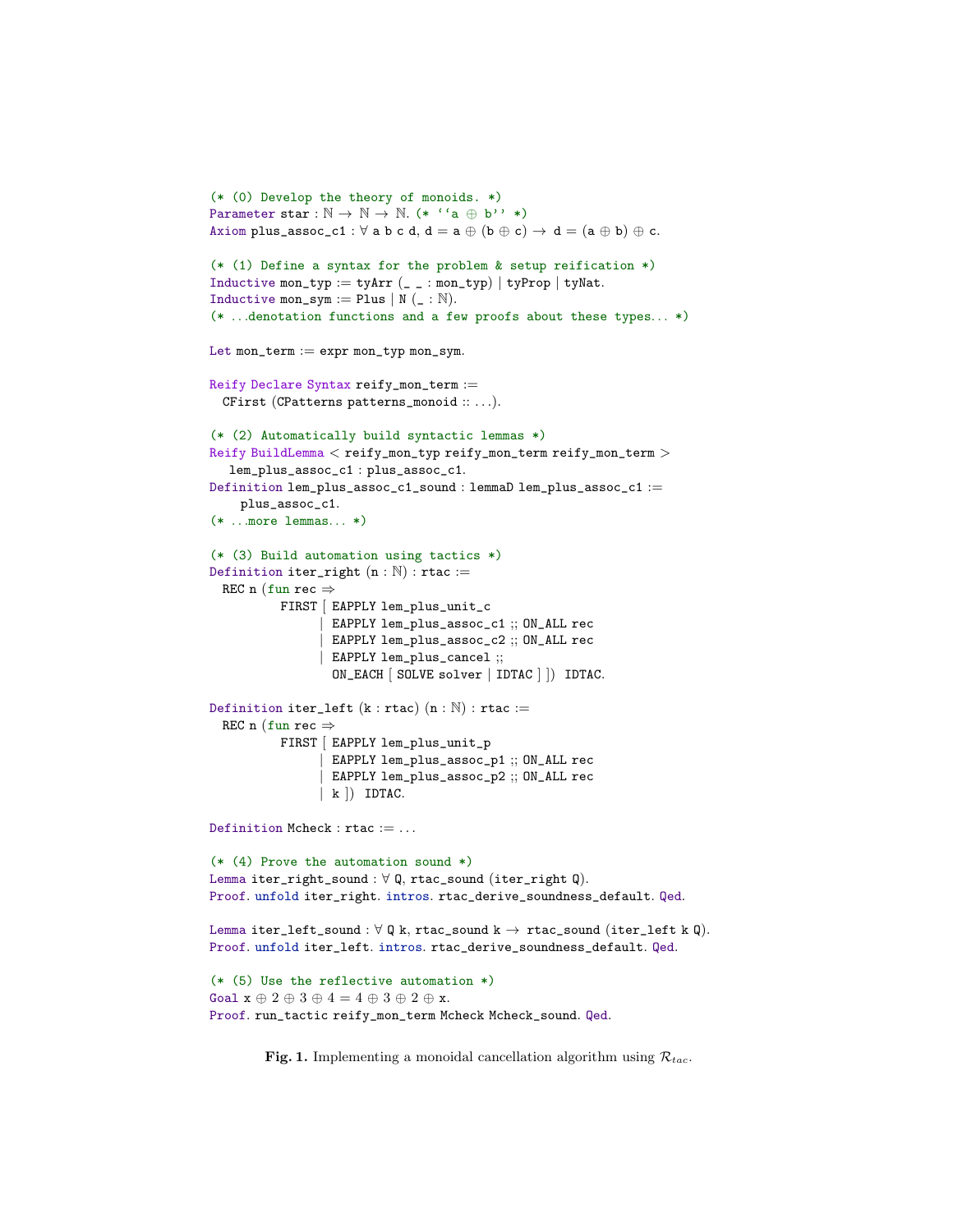hidden from the user and new goals are returned after they have been converted back into their semantic counter-parts.

It is important to note, that while we can develop tactics incrementally,  $\mathcal{R}_{tac}$ is not built to do manual proofs in the style of  $\mathcal{L}_{tac}$ . When run alone, the core  $\mathcal{R}_{tac}$  tactics (e.g. APPLY) are often slower than their  $\mathcal{L}_{tac}$  counter-parts.  $\mathcal{R}_{tac}$ 's speed comes from the ability to replace large proof terms with smaller ones, and larger proofs only arise when combining multiple reasoning steps.

# <span id="page-5-0"></span>4 The MirrorCore Language

A key component of reflective automation is the syntactic representation of the problem domain. We need a representation that is both expressive and easy to extend. In this section we present MIRRORCORE's generic expr language which we used in Section [3.](#page-3-0)

Mathematically, the expr language is the simply-typed  $\lambda$ -calculus augmented with unification variables (see Figure [2\)](#page-6-0). The expr language mirrors Coq's core logic, providing a rich structure that can represent higher-order functions and λ-abstractions. To provide extensibility, the language is parametric in both a type of types and a type of symbols. This parameterization allows the client to instantiate the language with domain-specific types, e.g. the monoid carrier, and symbols, e.g. monoid plus. Further, this compartmentalization makes it possible to implement and verify a variety of generic procedures for term manipulation. For example, MIRRORCORE includes lifting and lowering operations, beta-reduction, and a generic unification algorithm for the expr language.

Following the standard presentation of the  $\lambda$ -calculus, the language is divided into two levels: types and terms. The type language is completely user-defined but has two requirements. First, it must have a representation of function types so that  $\lambda$ -abstractions and applications can be typed. Second, it requires decidable equality to ensure that type checking expr terms is decidable. In order to use  $\mathcal{R}_{tac}$  (which we discuss in Section [5\)](#page-7-0) the type language also requires a representation of Coq's type of propositions (Prop).

The term language follows a mostly standard presentation of the  $\lambda$ -calculus using De Bruijn indicesto represent bound variables. To support binders, the denotation function of terms  $\binom{t_u}{t_v}$  is parameterized by two type environments (for unification variables,  $t_u$ , and regular variables,  $t_v$ ) and the result type (*t*). These three pieces of information give us the type of the denotation. Concretely, the meaning of a term is a Coq function from the two environments (with types  $[[t_u]]^{\overrightarrow{\tau}}$  and  $[[t_v]]^{\overrightarrow{\tau}}$  to the result type  $([t]]^{\tau}$ . If the term is ill-typed then it has<br>no denotation which we encode using Goo's ortion type. The denotation funcno denotation, which we encode using Coq's option type. The denotation function returns Some with the denotation of the term if it is well-typed, or None if the term is ill-typed<sup>[4](#page-5-1)</sup>. The choice to use Coq's function space for the deno-

<span id="page-5-1"></span><sup>&</sup>lt;sup>4</sup> We permit ill-typed terms in our representation to avoid indexing terms by their type. Indexed terms are larger which increases the time it takes to type-check them thus slowing down the automation.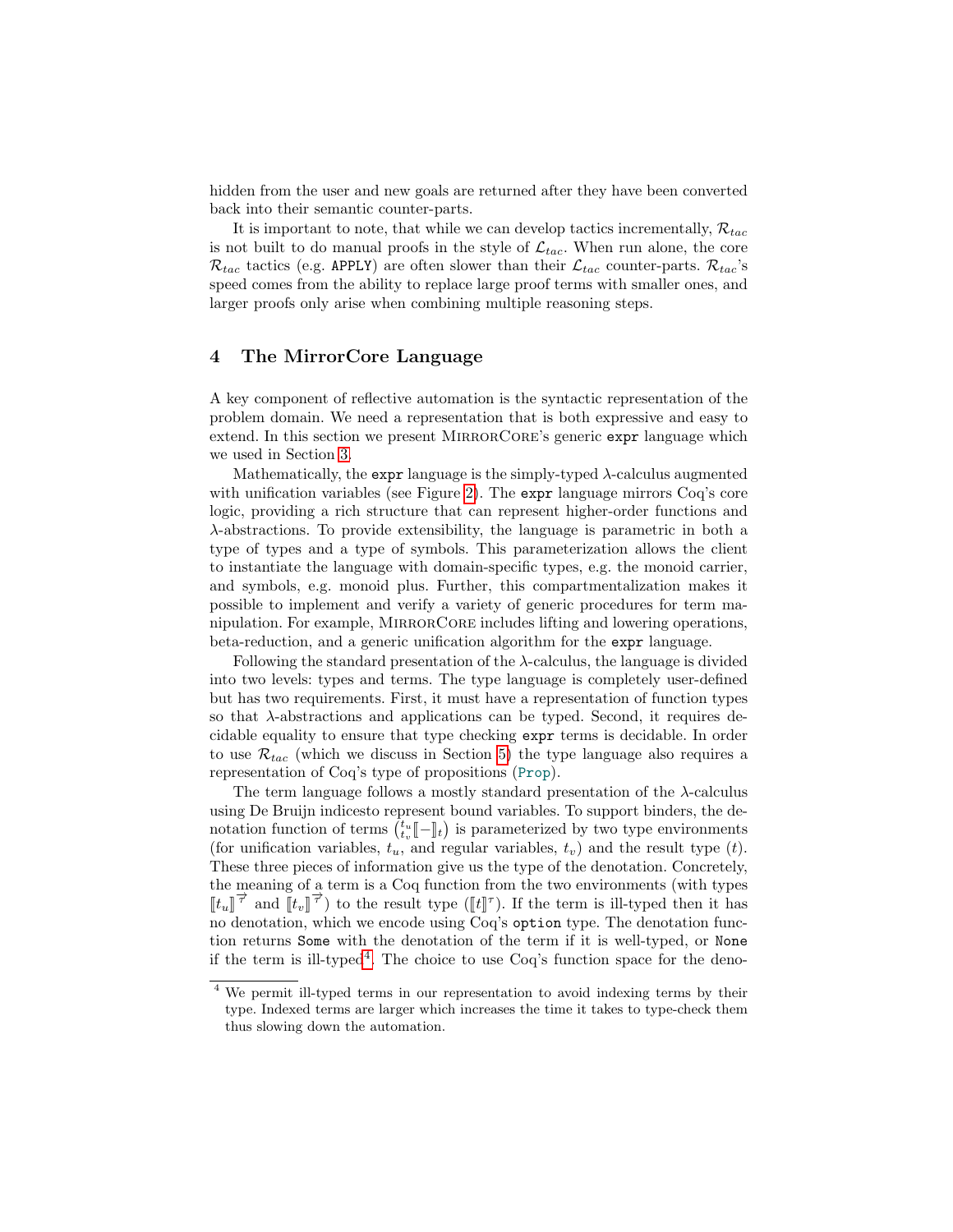Types (user specified, with restrictions)

$$
\tau ::= \text{tyProp} \mid \tau_1 \to \tau_2 \mid \dots
$$
\n
$$
\llbracket - \rrbracket^{\tau} : \tau \to \text{Type}
$$
\n
$$
\llbracket \text{tr} \text{Prop} \rrbracket^{\tau} = \text{Prop} \qquad \llbracket t_1 \to t_2 \rrbracket^{\tau} = \llbracket t_1 \rrbracket^{\tau} \to \llbracket t_2 \rrbracket^{\tau}
$$

Domain-specific constants (user specified)

$$
\langle - \rangle^{\tau} : b \to \tau \qquad \quad [\![-\!]_t : b \to \text{option } [\![t]\!]^{\tau}
$$

Terms

\n
$$
\mathcal{E} ::= e_1 e_2 \mid \lambda \tau. e \mid x \mid ?u \mid [b]
$$
\n
$$
t_v^u \llbracket - \rrbracket_t : \mathcal{E} \to \text{option} \left( \llbracket t_u \rrbracket^{\overrightarrow{\tau}} \to \llbracket t_v \rrbracket^{\overrightarrow{\tau}} \to \llbracket t \rrbracket^{\tau} \right)
$$
\n
$$
t_v^u \llbracket e_1 e_2 \rrbracket_t = \lambda d_u d_v. \quad (t_v^u \llbracket e_1 \rrbracket_{t' \to t} d_u d_v) \quad (t_v^u \llbracket e_2 \rrbracket_{t'} d_u d_v)
$$
\n
$$
t_v^u \llbracket \lambda t. e \rrbracket_{t \to t'} = \lambda d_u d_v a. \quad t_v^u \llbracket e \rrbracket_{t'} d_u (d_v \cdot a)
$$
\n
$$
t_v^u \llbracket x \rrbracket_t = \lambda_- d_v. d_v x \qquad \text{if} \quad d_v x : \llbracket t \rrbracket^{\tau}
$$
\n
$$
t_v^u \llbracket [b] \rrbracket_t = \lambda_{-} - \llbracket b \rrbracket_t
$$
\nif  $d_u u : \llbracket t \rrbracket^{\tau}$ 

<span id="page-6-0"></span>Fig. 2. MIRRORCORE's calculus for syntactic terms, typing- and denotation functions, using mathematical notation.

tation means that some of the theorems in MirrorCore rely on the axiom of functional extensionality.

The precise placement of the option in the type of the denotation function demarks the phase separation between type checking and computing the denotation. This phase separation is necessary to define the meaning of abstractions since the abstraction can only be introduced if the syntactic body has a denotation in the extended environment.

$$
{}_{t_v}^{t_u} [\![\lambda t'.e]\!]_{t'\to t} = \text{Some } \lambda d_u d_v. (\lambda x. D d_u (x \cdot d_v)) \quad \text{if} \quad {}_{t'.t_v}^{t_u} [\![e]\!]_t = \text{Some } D
$$

Without knowing that  $D$  is well-typed under the extended context, there is no way to construct a value of type  $[[t]]^{\tau}$  since not all types in Coq are inhabited.<br>The synx language also includes a representation of unification variables  $(2*u*)$ 

The expr language also includes a representation of unification variables  $(?u)$ , which are place-holders for arbitrary terms. The difficulty in representing unification variables comes when they are mixed with local variables. For example, suppose we represent the following proposition in expr

$$
?u = ?u \wedge \forall x : \mathbb{N}, ?u = x
$$

Focusing on the right-hand conjunct, it seems that we should instantiate  $?u$  with  $x$ ; however,  $x$  is not in scope in the left-hand conjunct. We solve this problem in the expr language by preventing the instantiation of unification variables from mentioning any locally introduced variables. This choice leads to a more concise representation but requires that we are careful when dealing with unification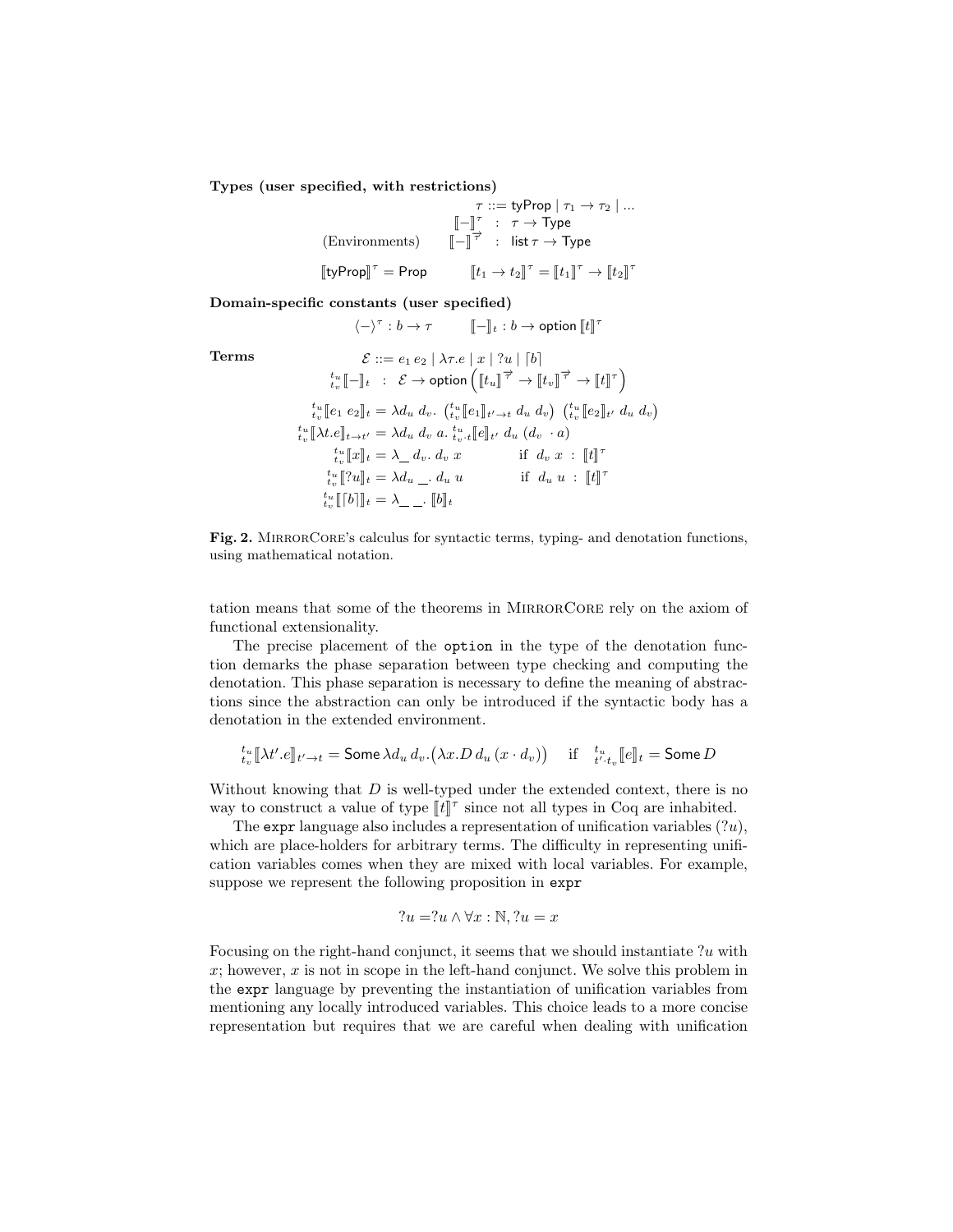variables that are scoped with respect to different contexts. We will return to this point in Section [5.](#page-7-0)

# <span id="page-7-0"></span>5  $\mathcal{R}_{tac}$ : Verification Building Blocks

In this section we implement a fully-reflective proving language, called  $\mathcal{R}_{tac}$ , modeled on  $\mathcal{L}_{tac}$ , Coq's built-in tactic language.  $\mathcal{R}_{tac}$  allows clients to build completely reflective automation easily without ever needing to write Coq functions that inspect terms. In fact, after the reification step,  $\mathcal{R}_{tac}$  almost completely encapsulates the fact that we are using computational reflection at all.

 $\mathcal{R}_{tac}$  packages unification variables, premises, and a conclusion, into a "goal" that programs (also called tactics) operate on. Combining these pieces into a simple interface allows  $\mathcal{R}_{tac}$  to cleanly export larger granularity operations that rely on multiple pieces. For example, a common operation is to apply a lemma to the conclusion and convert its premises into new goals [\[36\]](#page-26-6). Doing this requires inspecting the lemma, constructing new unification variables, performing unifications, constructing new goals, and justifying it all using the lemma's proof.

Implementing  $\mathcal{R}_{tac}$  requires solving two intertwined problems. In Section [5.1,](#page-7-1) we describe how we represent and reason about proofs embedded in arbitrary contexts which contain regular variables, unification variables, and propositions. Our reasoning principles allow us to make inferences under these contexts, and evolve the contexts by instantiating unification variables in the context without needing to re-check proofs. In Section [5.2,](#page-9-0) we present our compositional phrasing of tactic soundness which allows us to easily compose sound tactics to produce sound automation. We close the section (Section [5.3\)](#page-11-0) by discussing  $\mathcal{R}_{tac}$ 's clientfacing interface including a subset of the tactics that we have implemented and an example using them to build a small piece of automation.

#### <span id="page-7-1"></span>5.1 Contexts & Contextualized Proofs

End-to-end,  $\mathcal{R}_{tac}$  is about building proof of implications between two propositions. That is, if an  $\mathcal{R}_{tac}$  tactic runs on a goal P and returns the goal Q then the soundness of the tactic proves  $Q \to P$ . However, in order to incrementally construct these proofs, we need to strengthen the specification. What is missing from this global specification is the ability to construct a proof in a context that contains variables, unification variables (possibly with their instantiations), and propositional facts. In  $\mathcal{R}_{tac}$ , this information is represented by the context data-type defined in Figure [3.](#page-8-0) The meaning of a context is a function from propositions in the context to propositions outside of the context. That is,

$$
_{t_{v}}^{t_{u}}\mathopen{\lbrack\!\lbrack} c\mathclose{\rbrack\!\rbrack}^{\mathcal{C}}\vdash-:\left(\mathopen{\lbrack\!\lbrack} t_{u}\cdot c_{u}\mathclose{\rbrack\!\rbrack}^{\overrightarrow{\tau}}\rightarrow\mathopen{\lbrack\!\lbrack} t_{v}\cdot c_{v}\mathclose{\rbrack\!\rbrack}^{\overrightarrow{\tau}}\rightarrow\mathsf{Prop}\right)\rightarrow\left(\mathopen{\lbrack\!\lbrack} t_{u}\mathclose{\rbrack\!\rbrack}^{\overrightarrow{\tau}}\rightarrow\mathopen{\lbrack\!\lbrack} t_{v}\mathclose{\rbrack\!\rbrack}^{\overrightarrow{\tau}}\rightarrow\mathsf{Prop}\right)
$$

where  $c_u$  and  $c_v$  represent the unification variables and real variables introduced by the context. For exposition purposes, we will consider  $t_u$  and  $t_v$  to be empty simplifying this definition to the following:

$$
[\![c]\!]^\mathcal{C} \vdash - : \left([\![c_u]\!]^\frac{\rightarrow}{\mathcal{T}} \rightarrow [\![c_v]\!]^\frac{\rightarrow}{\mathcal{T}} \rightarrow \mathsf{Prop}\right) \rightarrow \mathsf{Prop}
$$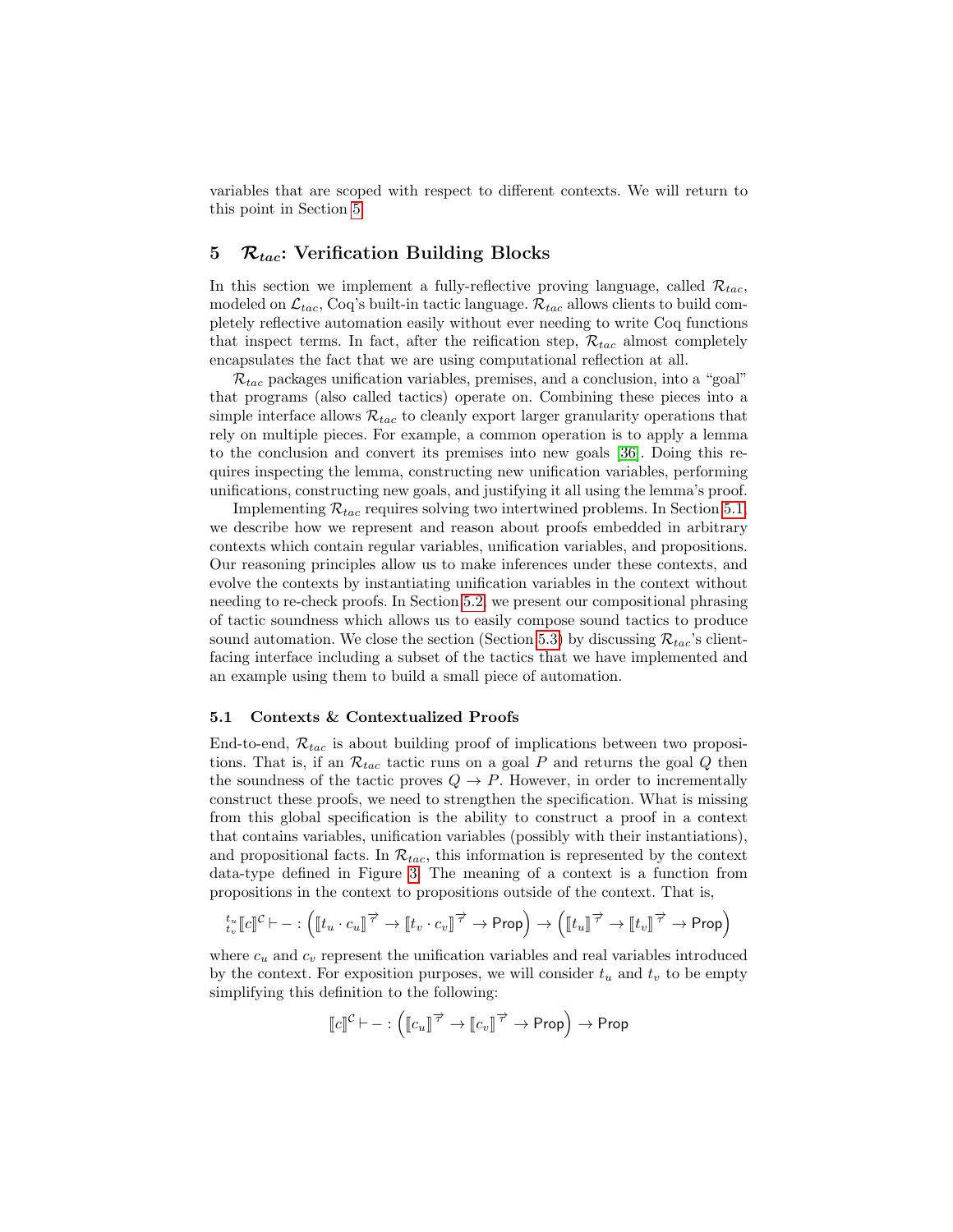(Contexts) 
$$
\mathcal{C} ::= \epsilon \mid \mathcal{C}, \forall_{\tau} \mid \mathcal{C}, \exists_{\tau} \mid \mathcal{C}, \exists_{\tau} \neq \mathcal{E} \mid \mathcal{C}, \rightarrow \mathcal{E}
$$
\n
$$
\begin{aligned}\n\frac{t_{u}}{t_{v}} &\mathbf{c}[c]^{C} \vdash - \quad \left( \left[ \mathbf{t}_{u} \cdot c_{u} \right] \right]^{\overrightarrow{\tau}} \rightarrow \left[ \mathbf{t}_{v} \cdot c_{v} \right]^{\overrightarrow{\tau}} \rightarrow \text{Prop} \right) \rightarrow \left[ \mathbf{t}_{u} \right]^{\overrightarrow{\tau}} \rightarrow \left[ \mathbf{t}_{v} \right]^{\overrightarrow{\tau}} \rightarrow \text{Prop} \\
\frac{t_{u}}{t_{v}} &\mathbf{c}[c]^{C} \vdash P \triangleq P \\
\frac{t_{v}}{t_{v}} &\mathbf{c} \rightarrow e \right]^{\mathcal{C}} \vdash P \triangleq \frac{t_{u}}{t_{v}} &\mathbf{c}[c]^{C} \vdash (\lambda d_{u} d_{v} \cdot \frac{t_{u}}{t_{v}} &\mathbf{c}[e] \text{Prop } d_{u} d_{v} \rightarrow P d_{u} d_{v}) \\
\frac{t_{u}}{t_{v}} &\mathbf{c}[\cdot, \forall_{t}]^{C} \vdash P \triangleq \frac{t_{u}}{t_{v}} &\mathbf{c}[c]^{C} \vdash (\lambda d_{u} d_{v} \cdot \forall x \colon \mathbf{c}[t]^{\tau} \cdot P d_{u} (d_{v} \cdot x)) \\
\frac{t_{v}}{t_{v}} &\mathbf{c}[\cdot, \exists_{t}]\right]^{\tau} \vdash P \triangleq \frac{t_{u}}{t_{v}} &\mathbf{c}[c]^{C} \vdash (\lambda d_{u} d_{v} \cdot \forall x \colon \mathbf{c}[t]^{\tau} \cdot P (d_{u} \cdot x) d_{v}) \\
\frac{t_{u}}{t_{v}} &\mathbf{c}[\cdot, \exists_{t} \cdot e] \vdash P \triangleq \frac{t_{u}}{t_{v}} &\mathbf{c}[c]^{C} \vdash (\lambda d_{u} d_{v} \cdot \forall x \colon \mathbf{c}[t]^{\tau} \cdot R d_{u} d_{v} \rightarrow P (d_{u} \cdot x) d_{v})\n\end{aligned
$$

<span id="page-8-0"></span>Fig. 3. The definition and denotation of contexts. The denotation of the existential quantifier as a universal quantifier captures the parametricity necessary for local proofs.

Since it is quite common to work within these contexts, we will use subscripts to denote pointwise lifting. For example,

$$
P \to_c Q \triangleq \lambda d_u d_v \cdot P d_u d_v \to Q d_u d_v
$$

The intuitive interpretation of contexts, denoting unification variables as existential quantifiers, captures that property that they can be choosen during the proof, but this interpretation is not sufficient for compositional proofs. To see why, consider a proof of  $[[c]]^{\mathcal{C}} \vdash P$  and  $[[c]]^{\mathcal{C}} \vdash Q$ . We would like to combine these two proofs into a proof of  $[[c]]^{\mathcal{C}} \vdash (P \wedge_c Q)$  but we can not because the two proofs<br>may make contradictory choices for existentially quantified values. For example may make contradictory choices for existentially quantified values. For example, if c is  $\exists x : \mathbb{N}, P$  is  $x = 0$ , and Q is  $x = 1$  both proofs exist independently by picking the appropriate value of  $x$  but the two do not compose. To solve this problem, we use the parametric interpretation of contexts defined in Figure [3](#page-8-0) where unification variables are interpreted as universal quantifiers with an equation if they are instantiated. This interpretation captures the parametricity necessary to compose proofs by ensuring that proofs that do not constrain the values of unification variables hold for any well-typed instantiation.

The parametric interpretation provides us with several, powerful, reasoning principles for constructing and composing proofs in contexts. The first two are related to the applicative nature of the parametric interpretation of contexts.

ap : 
$$
\forall c P Q, [c]^{\mathcal{C}} \vdash (P \rightarrow_c Q) \rightarrow [c]^{\mathcal{C}} \vdash P \rightarrow [c]^{\mathcal{C}} \vdash Q
$$
  
pure :  $\forall c P, P \rightarrow [c]^{\mathcal{C}} \vdash P$ 

Leveraging these two definitions, we can perform logical reasoning under a context. For example, we can use ap to prove modus ponens in an arbitrary context.

$$
\rightarrow \text{-}E: \forall c \, P \, Q, [c] \mathcal{C} \vdash (P \rightarrow_c Q) \rightarrow [c] \mathcal{C} \vdash Q \rightarrow [c] \mathcal{C} \vdash Q
$$

Similar rules hold for proving conjunctions and disjunctions under arbitrary contexts.

The final reasoning principle for contexts comes when using facts that occur in the premises. The following proof rule allows us to show that facts in the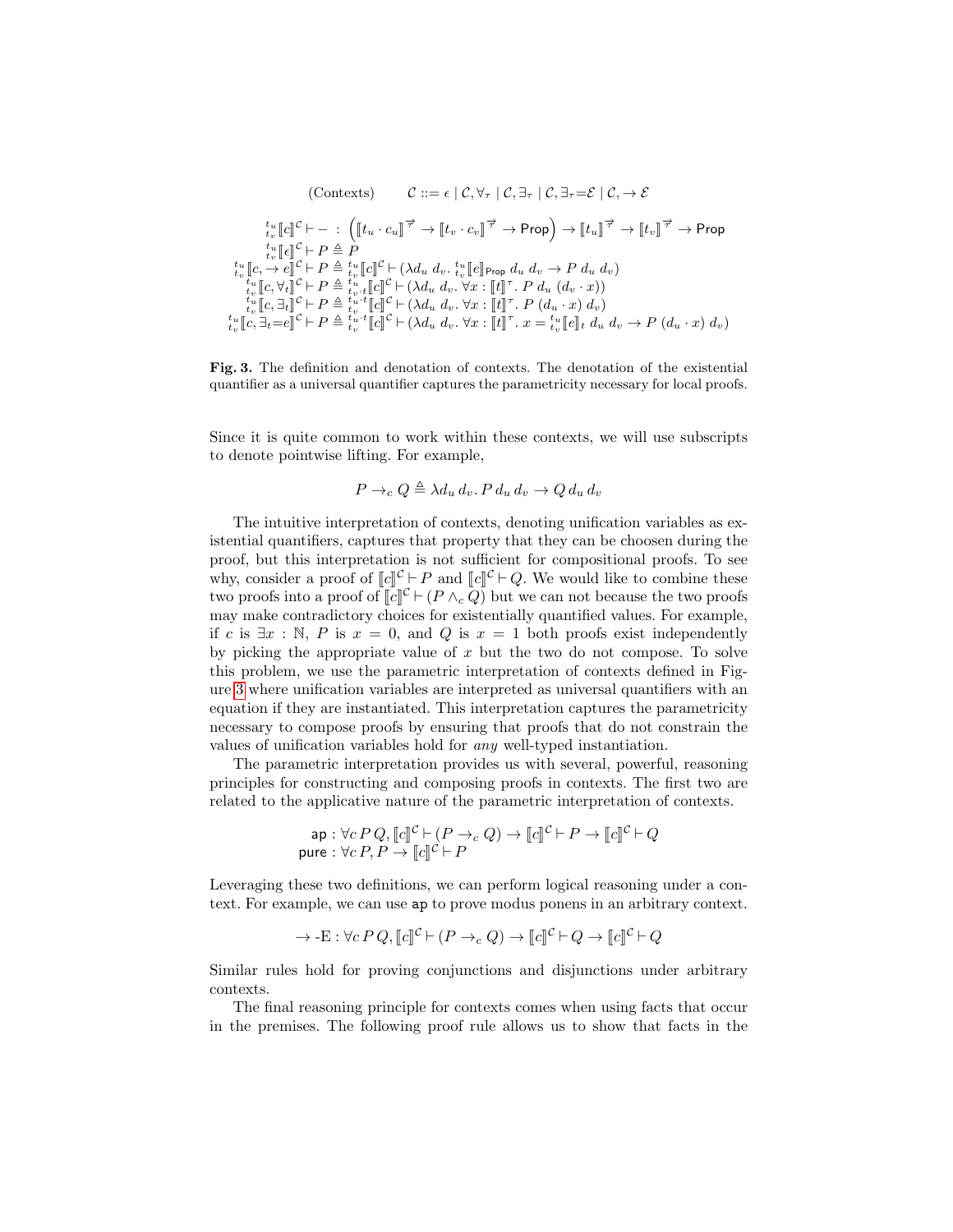context  $(p \in c)$  are provable under the context.

$$
\text{assumption}: \forall cp, p \in c \rightarrow [c]^{c} \vdash [p]
$$

Context Morphisms In addition to reasoning parametrically in a context, it is also necessary to evolve contexts by instantiating unification variables. Context morphisms capture the property that any reasoning done under the weaker context is also valid under the stronger context. The following definition captures this transport property which holds for any two contexts c and  $c'$  where  $c'$  is an evolution of c, written  $c \leadsto c'$ .

$$
c \leadsto c' \triangleq \forall P, [c] \mathcal{C} \vdash P \rightarrow [c'] \mathcal{C} \vdash P
$$

The core rule for context evolution is the one for instantiating a unification variable.

$$
c, \exists_{\tau} \leadsto c, \exists_{\tau} = e
$$
 if  $c_u \llbracket e \rrbracket_{\tau}$  is defined

The proof of this rule is trivial since the context on the right simply introduces an additional equation that is not necessary when appealing to the assumption. In addition to instantiating unification variables, context evolution is both reflexive and transitive which allows us to talk about zero or multiple context updates in a uniform way. In addition, context evolution satisfies the natural structural rules allowing updates of any piece of the context. For example,

 $c \leadsto c' \quad \to \quad c, \forall_{\tau} \leadsto c', \forall_{\tau} \quad \text{and} \quad c \leadsto c' \quad \to \quad c, \exists_{\tau} \leadsto c', \exists_{\tau}$ 

Similar rules hold for all of the context constructors and all follow straightforwardly from the definition of  $\rightsquigarrow$ .

#### <span id="page-9-0"></span>5.2 Implementing  $\mathcal{R}_{tac}$

The contextual reasoning principles from the previous section form the heart of the proof theory of  $\mathcal{R}_{tac}$ . In this section, we describe the generic language constructs and their soundness criteria.

From a language point of view, tactics operate on a single goal; however, tactics can produce multiple goals, for example when proving  $P \wedge Q$ , it is common to break the goal into two subgoals, one for  $P$  and one for  $Q$ . Further, while these goals may start with the same context, further reasoning may lead them to extend their contexts in different ways. In order to represent all of the goals in a meaningful way,  $\mathcal{R}_{tac}$  uses goal trees defined in Figure [4.](#page-10-0) All of the syntax maps naturally to the corresponding semantic counter-parts.

On top of goal trees and the contexts from the previous section, we define the two language constructs in  $\mathcal{R}_{tac}$ : tactics and tactic continuations.

> (Tactics) rtac  $\triangleq \mathcal{C} \rightarrow \mathcal{E} \rightarrow$  option  $(\mathcal{C} \times \mathcal{G})$ (Tactic continuations) rtacK  $\triangleq C \rightarrow G \rightarrow$  option  $(C \times G)$

At the high level, the two constructs accept a context and a representation of the goal—a single expression in the case of tactics and a full goal tree in the case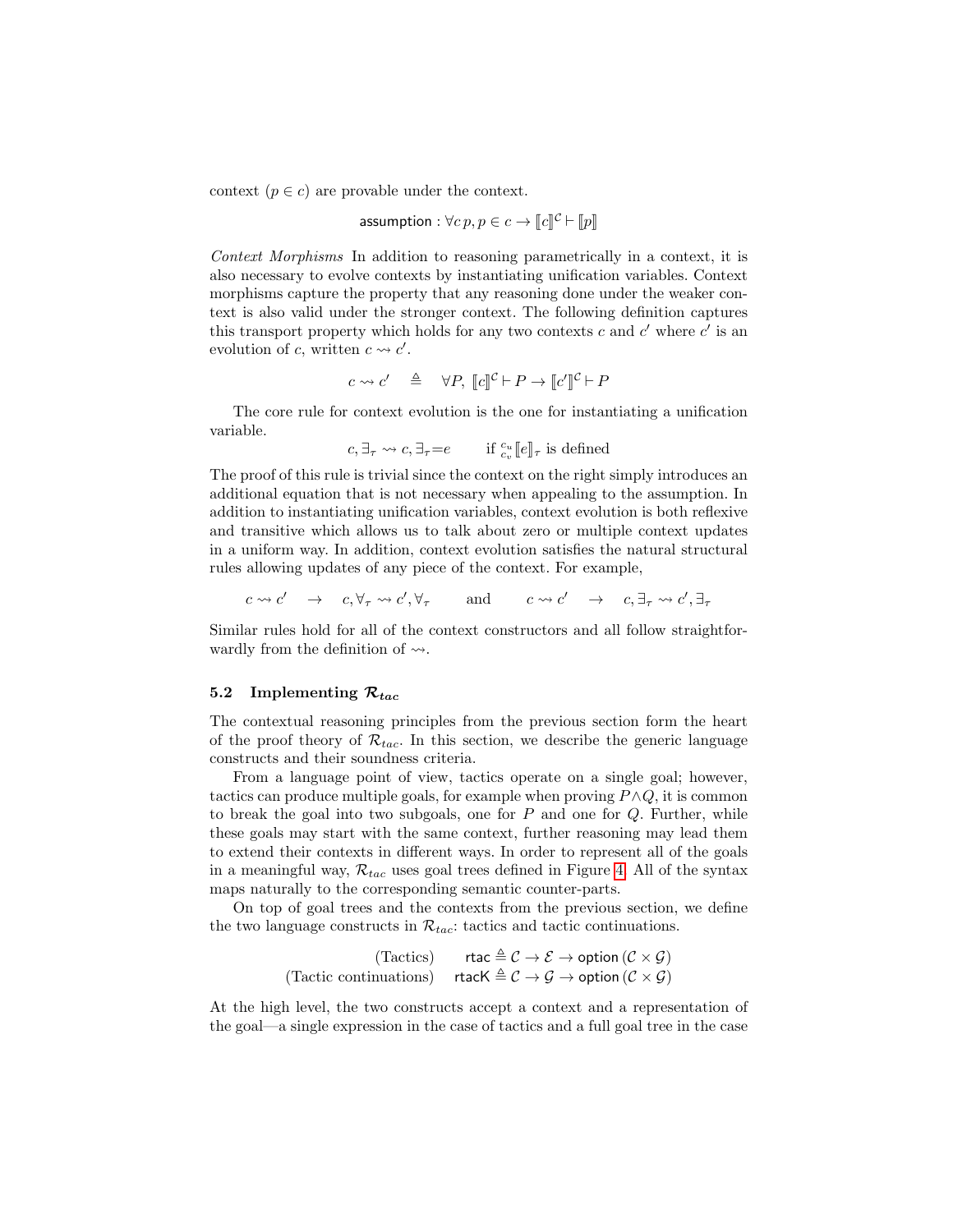$(GoaI\,\mathrm{Trees})\,$   $\mathcal{G} ::= \top | [\mathcal{E}] | \forall \tau . \mathcal{G} | \exists \tau . \mathcal{G} | \exists \tau = \mathcal{E} . \mathcal{G} | \mathcal{E} \rightarrow \mathcal{G} | \mathcal{G} \wedge \mathcal{G}$ 

$$
\begin{array}{l} \ ^t\!u_t\mathstrut \left\|\mathstrut\mathstrut\right\|\mathstrut\right\|\theta\triangleq \lambda d_u\,d_v\,.\top\\ \ ^t\!u_t\mathstrut \left\|\mathstrut\left[ e\right]\right\|\mathstrut\beta\triangleq \lambda d_u\,d_v\,.\ ^t\!u_t\mathstrut \left\|\mathstrut\left[ e\right]\right\|\mathsf{Prop}\,d_u\,d_v\\ \ ^t\!u_t\mathstrut \left\|\mathstrut\left[ g_1\wedge g_2\right\|\mathstrut\beta\triangleq \lambda d_u\,d_v\,.\ ^t\!u_t\mathstrut \left\|\mathstrut\left[ g_1\right\|\mathstrut\beta\,d_u\,d_v\wedge \frac{t_u}{t_v}\mathstrut\left[ g_2\right\|\mathstrut\beta\,d_u\,d_v\\ \ ^t\!u_t\mathstrut \left\|\mathstrut\left[ e\rightarrow g\right\|\mathstrut\beta\triangleq \lambda d_u\,d_v\,.\ ^t\!u_t\mathstrut \left\|\mathstrut\left[ e\right]\right\|\mathsf{Prop}\,d_u\,d_v\rightarrow \frac{t_u}{t_v}\mathstrut \left\|\mathstrut\left[ g_2\right\|\mathstrut\beta\,d_u\,d_v\\ \ ^t\!u_t\mathstrut \left\|\mathstrut\gamma\,.\mathstrut\eta\right\|\mathstrut\beta\triangleq \lambda d_u\,d_v\,.\ \forall x: \tau, \frac{t_u}{t_v}\tau\,.\mathstrut \left\|\mathstrut\eta\right\|\mathstrut\beta\,d_u\,d_v\cdot x)\\ \ ^t\!u_t\mathstrut \left\|\mathstrut\exists \tau, g\right\|\mathstrut\beta\triangleq \lambda d_u\,d_v\,.\ \exists x: \tau, \frac{t_u}{t_u}\tau\,.\mathstrut\left\|\mathstrut\eta\right\|\mathstrut\beta\,d_u\tau\,.\ ^t\!u_t\tau\,.\mathstrut\left\|\mathstrut\eta\right\|\mathstrut\beta\,d_u\cdot\tau\,.\ ^t\!u_t\right.\\ \ ^t\!u_t\mathstrut \left\|\mathstrut\exists \tau\!=\!e.g\right\|\mathstrut\beta\triangleq \lambda d_u\,d_v\,.\ \exists x: \tau, \tau = \frac{t_u}{t_u}\mathstrut\left\|\mathstrut\epsilon\right\|\tau, \wedge \frac{t_u}{
$$

<span id="page-10-0"></span>Fig. 4. Goal trees represent the global proof structure.

of tactic continuations—and produce a new context and a goal tree. The option in the return type allows tactics to fail, which is convenient when a particular reasoning step does not apply to the current goal. We discuss this in more detail in Section [5.3.](#page-11-0)

An  $\mathcal{R}_{tac}$  tactic (resp. tactic continuation) is sound if, when it succeeds, the resulting goal tree is sufficient to prove the original goal (resp. goal tree) in the resulting context and the resulting context is a consistent extension of the original context. Mathematically<sup>[5](#page-10-1)</sup>,

$$
\text{rtac\_sound}\, \, tac \triangleq \left\{ \begin{array}{l} \forall c \, e \, g' \, c', tac \, c \, e = \textsf{Some} \, (c', g') \rightarrow \\ c \Rightarrow c' \land \\ \llbracket c' \rrbracket^{\mathcal{C}} \vdash \left( \begin{smallmatrix} c_u \\ c_v \end{smallmatrix} \llbracket g' \rrbracket^{\mathcal{G}} \rightarrow_c \begin{smallmatrix} c_u \\ c_v \end{smallmatrix} \llbracket e \rrbracket \textsf{Prop} \right) \end{array} \right.
$$

where  $c \Rightarrow c'$  states that  $c'$  is a consistent extension of the context c at all levels. For example,

$$
c, \forall_{\tau} \Rightarrow c', \forall_{\tau} \quad \leftrightarrow \quad c \Rightarrow c' \land (c, \forall_{\tau}) \rightsquigarrow (c', \forall_{\tau})
$$

This stronger consistency definition is necessary when we need to escape from under a potentially inconsistent context. For example, when we apply a tactic under a universal quantifier, we shift the quantifier into the context and invoke the tactic with the enlarged context. Suppose that the soundness theorem of the tactic only guaranteed  $c, \forall_{\tau} \leadsto c', \forall_{\tau}$ , in order for our tactic to be correct, we would have to guarantee  $c \leadsto c'$ , but this does not follow. Informally, the consistent evolution of the smaller context should follow, but we can not argue this within Coq because we can not construct a value of type  $\tau$ .

The soundness of tactics follows directly from the soundness of tactic continuations by using the denotation of goal trees rather than the denotation of terms in the conclusion. Formally,

$$
\mathsf{rtack\_sound}\, \, tac \triangleq \left\{ \begin{array}{l} \forall c \, e \, g' \, c', tac \, c \, g = \mathsf{Some} \, (c', g') \rightarrow \\ c \Rightarrow c' \land \\ \llbracket c' \rrbracket^{\mathcal{C}} \vdash \left( \begin{smallmatrix} c_u \\ c_v \rrbracket g' \rrbracket^{\mathcal{G}} \rightarrow c \, \begin{smallmatrix} c_u \\ c_v \rrbracket g \rrbracket^{\mathcal{G}} \end{smallmatrix} \right) \end{array} \right.
$$

<span id="page-10-1"></span><sup>&</sup>lt;sup>5</sup> In this definition we avoid the complexities of ill-typed terms. In the code, the soundness proof gets to assume that the context and goal are both well-typed.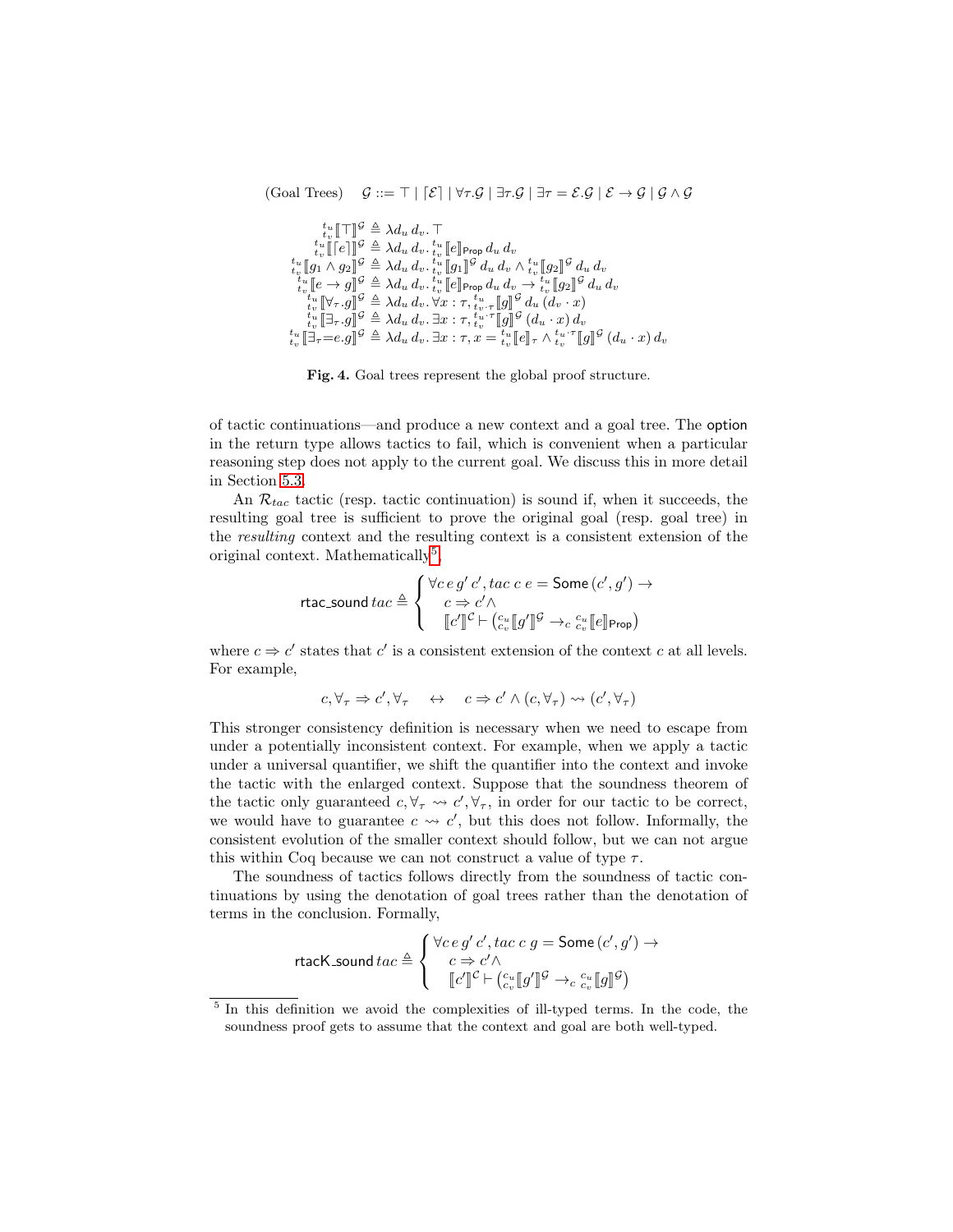Local Unification Variables The alternation of universal and existential quantifiers in contexts leads to some complexities when manipulating unification variables. As we mentioned previously, unification variables in MirrorCore implicitly have a single, global scope. This choice is at odds with the potential alternation of universally quantified variables and unification variables.

In  $\mathcal{R}_{tac}$  we solve the scoping problem using the context. Unification variables introduced in the context are only allowed to mention variables and unification variables that are introduced below it. For example, in ' $c, \exists_{\tau} = e$ ', e is only allowed to mention variables variables and unification variables introduced by c.

This design choice comes with a deficiency when introducing multiple unification variables. For example, if we wish to introduce multiple unification variables, we need to pick an order of those unification variables and the choice is important because we can not instantiate an earlier unification variable using a later one. While there can never be cycles, the order that we pick is significant. Our solution is to introduce mutually recursive blocks of unification variables simultaneously. The reasoning principles for these blocks are quite similar to the reasoning principles that we presented in this section and the last, but there is a bit more bookkeeping involved.

Goal Minimization Local unification variables do have a benefit for  $\mathcal{R}_{tac}$ . In particular, it allows us to precisely control the life-time of unification variables which allows us to substitute instantiated unification variables and entirely remove them from the goal tree. For example, the following rules state how we shift unification variables from the context into the goal.

$$
[\![c, \exists_t]\!]^{\mathcal{C}} \vdash g \leftrightarrow [\![c]\!]^{\mathcal{C}} \vdash \exists_t, g \quad \text{and} \quad [\![c, \exists_t = e]\!]^{\mathcal{C}} \vdash g \leftrightarrow [\![c]\!]^{\mathcal{C}} \vdash g[e]
$$

where  $g[e]$  substitutes all occurrences to the top unification variable with the expression e and renumbers the remaining unification variables appropriately.

In addition to substitution of unification variables, we can also drop hypotheses and universal quantifiers on solved goals. For example,

$$
[\![c,e]\!]^{\mathcal{C}} \vdash \top \leftrightarrow [\![c]\!]^{\mathcal{C}} \vdash \top
$$
 and  $[\![c,\forall_t]\!]^{\mathcal{C}} \vdash \top \leftrightarrow [\![c]\!]^{\mathcal{C}} \vdash \top$ 

and contract conjunctions of solved goals, e.g.

$$
[\![c]\!]^{\mathcal{C}} \vdash \top \wedge g \leftrightarrow [\![c]\!]^{\mathcal{C}} \vdash g \qquad \text{and} \qquad [\![c]\!]^{\mathcal{C}} \vdash g \wedge \top \leftrightarrow [\![c]\!]^{\mathcal{C}} \vdash g
$$

#### <span id="page-11-0"></span>5.3 The Core Tactics

With the specification and verification strategy for tactics fleshed out, we return to the client-level. Figure [5](#page-12-0) presents a subset of the core tactics that we implemented for  $\mathcal{R}_{tac}$ . While relatively small in number, the uniform interface of these tactics makes it easy to combine these tactics into higher-level automation. Further, the soundness proofs of tactics built from verified tactics is essentially free. In this section we present the soundness theorems for several representative tactics and show how they compose.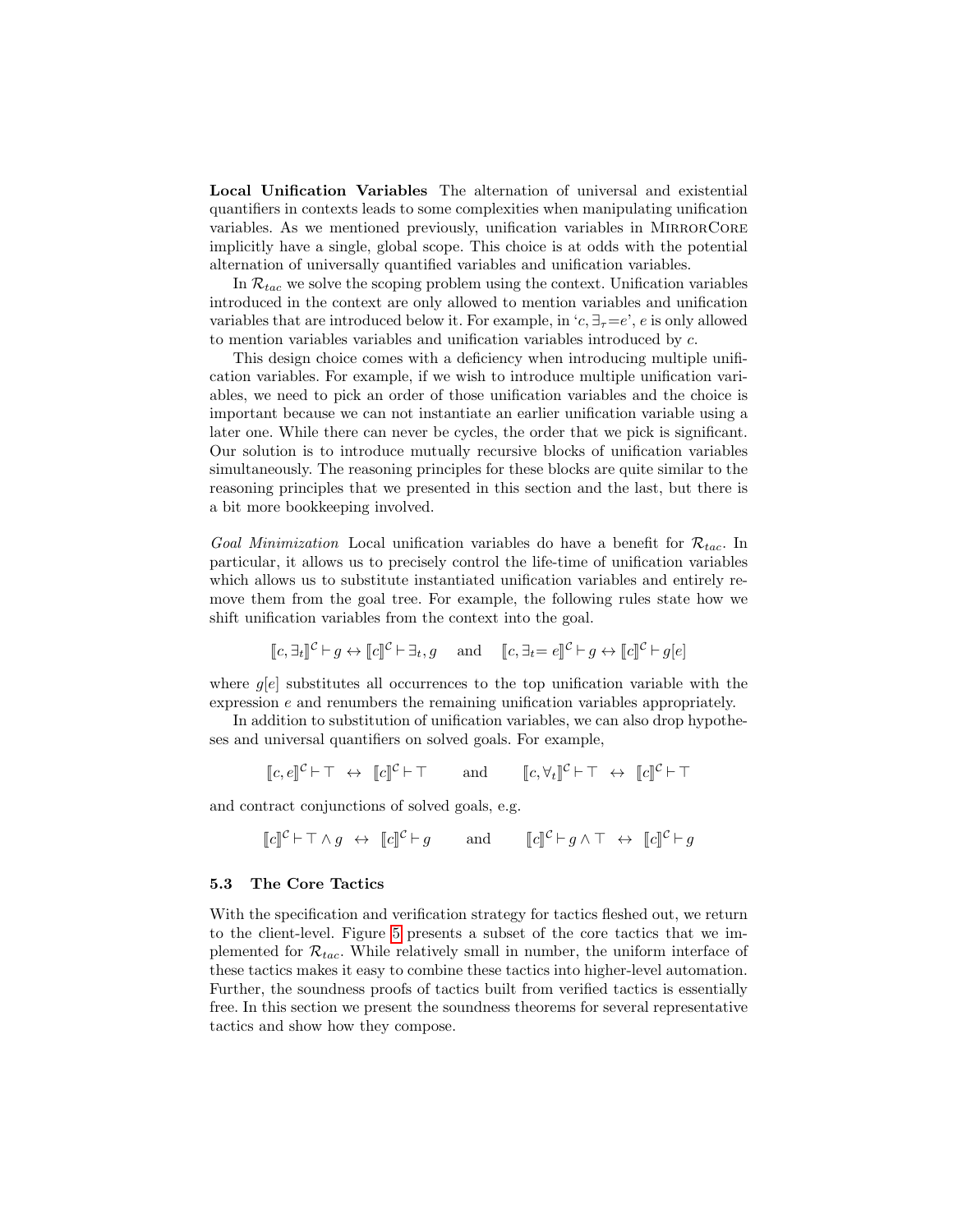| <b>Search Tactics</b>                                                            |                        |
|----------------------------------------------------------------------------------|------------------------|
| IDTAC : r <sub>tac</sub>                                                         | do nothing             |
| FAIL : rtac                                                                      | fail immediately       |
| REC : $\mathbb{N} \to$ (rtac $\to$ rtac) $\to$ rtac $\to$ rtac bounded recursion |                        |
| $SOLVE$ : rtac $\rightarrow$ rtac                                                | solve fully or fail    |
| $\texttt{FIRST}: \texttt{list} \texttt{ rtac} \rightarrow \texttt{rtac}$         | first to succeed       |
| AT_GOAL : $(\mathcal{E} \rightarrow$ rtac) $\rightarrow$ rtac                    |                        |
| THEN : rtac $\rightarrow$ rtacK $\rightarrow$ rtac                               | sequencing             |
| THENK : rtacK $\rightarrow$ rtacK $\rightarrow$ rtacK                            | sequencing             |
| $ON$ ALL : rtac $\rightarrow$ rtacK                                              |                        |
| ON EACH : list rtac $\rightarrow$ rtacK                                          |                        |
| MINIFY: rtacK                                                                    | reduce the goal size   |
| <b>Reasoning Tactics</b>                                                         |                        |
| $EAPPLY : lemma \rightarrow rtac$                                                | apply a lemma          |
| $INTRO:$ rtac                                                                    | introduce a quantifier |
| EEXISTS : rtac                                                                   | witness an existential |
| SIMPL : $(\mathcal{E} \rightarrow \mathcal{E}) \rightarrow$ rtac                 | compute in the goal    |
| EASSUMPTION: rtac                                                                | use an assumption      |
|                                                                                  |                        |

<span id="page-12-0"></span>Fig. 5. Select  $\mathcal{R}_{tac}$  tactics.

Select Soundness Theorems The soundness theorems for individual tactics are almost completely type-directed. For example, the soundness theorem for the REC tactic is the following:

REC\_sound :  $\forall n \, f \, t$ ,  $(\forall x, \text{rtac\_sound } x \rightarrow \text{rtac\_sound}(f\ x)) \rightarrow \text{rtac\_sound } t \rightarrow \text{rtac\_sound}(REC\ n\ f\ t)$ 

Similarly, the soundness of the FIRST tactic—which allows clients to try a set of tactics and take the first that succeeds—follows directly from the soundness of the individual tactics.

The APPLY tactic is the work-horse of  $\mathcal{R}_{tac}$  and exemplifies MIRRORCORE's separation of manipulation and meaning. The tactic is parameterized by a syntactic representation of a lemma and attempts to apply it to the goal. Its soundness is justified by the following theorem.

APPLY\_sound :  $\forall lem, \llbracket lem \rrbracket_{\mathsf{lemma}} \rightarrow \mathsf{rtac\_sound}$  (APPLY  $lem$ )

where  $\llbracket - \rrbracket_{\text{lemma}}$  is the denotation function for lemmas which are defined as triples containing the types of universally quantified variables, a list of premises and the conclusion. The implementation of APPLY is quite complex; however, all of the complexity is hidden behind the soundness of the tactic making it trivial for clients to use APPLY.

AT\_GOAL allows automation to inspect the goal before choosing what to do. For example, recall the use of REC to iterate through the terms on each side of the equality in Figure [1.](#page-4-0) Rather than picking an arbitrary recursion depth, we can use AT\_GOAL to inspect the goal and compute an adequate depth for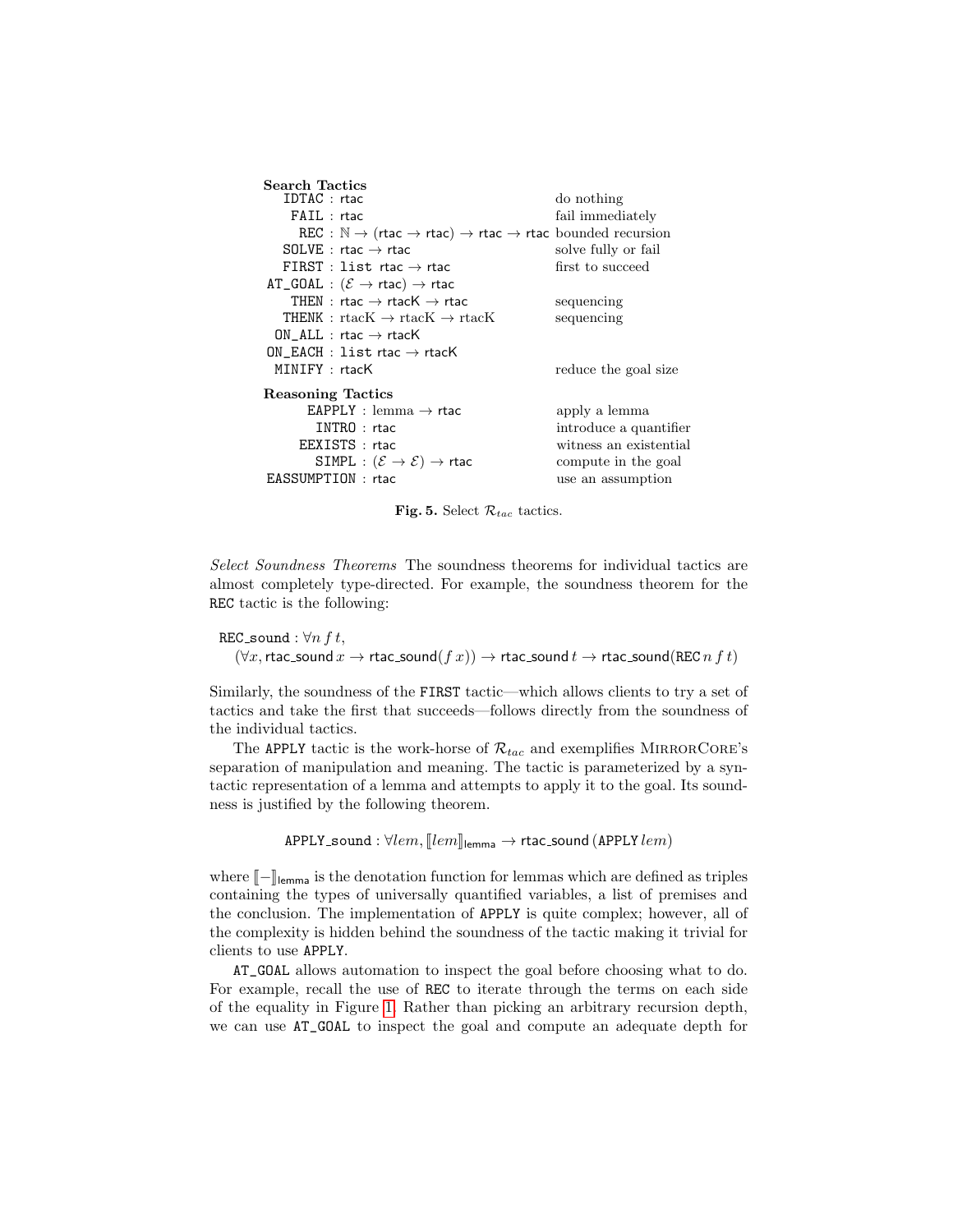

<span id="page-13-1"></span>Fig. 6. Simple tactic for proving Evenness and the effect of minimization on run-time.

the fixpoint. The soundness rule for AT\_GOAL simply requires that the function produces a sound tactic for any goal, i.e.

AT\_GOAL\_sound :  $\forall tac.(\forall g, \text{rtac\_sound}(tac g)) \rightarrow \text{rtac\_sound}(AT\_GOAL tac)$ 

The MINIFY tactic continuation reduces the size of goals by substituting instantiated unification variables and removing solved branches of the proof. While we could have integrated it into all of the tactics, separating it modularizes the proof. Further, it allows the client to batch several operations before performing minimization thus amortizing the cost over more reasoning steps. A particularly extreme instance of this arises when dealing with very large terms in the substitution. Figure [6](#page-13-1) shows a simple tactic for proving Evenness reflectively. The manual soundness proof is for presentation purposes only to demonstrate that our rtac\_derive\_soundness\_default tactic truely is purely syntax directed.

# <span id="page-13-0"></span>6 Extending  $\mathcal{R}_{tac}$ : Exploiting Structure in Rewriting

 $\mathcal{R}_{tac}$  allows users to develop goal-oriented automation with a tight coupling between the code we run and the justification of its soundness. In many cases, this is just what the doctor ordered; however, because  $\mathcal{R}_{tac}$  is defined within Coq's logic, we can implement custom automation that inter-operates directly with  $\mathcal{R}_{tac}$ . In this section we present a custom  $\mathcal{R}_{tac}$  tactic for setoid rewriting we will explain what this means in a moment. In addition to being an  $\mathcal{R}_{tac}$  tactic, our setoid rewriter is parameterized by lemmas to rewrite with and tactics to discharge the premises of the lemmas.

Disclaimer Writing custom tactics is an advanced topic that is still quite difficult, though we are working on easing the process. The benefit of writing a custom tactic is that we can customize the implementation to exploit additional structure that is present in the problem domain.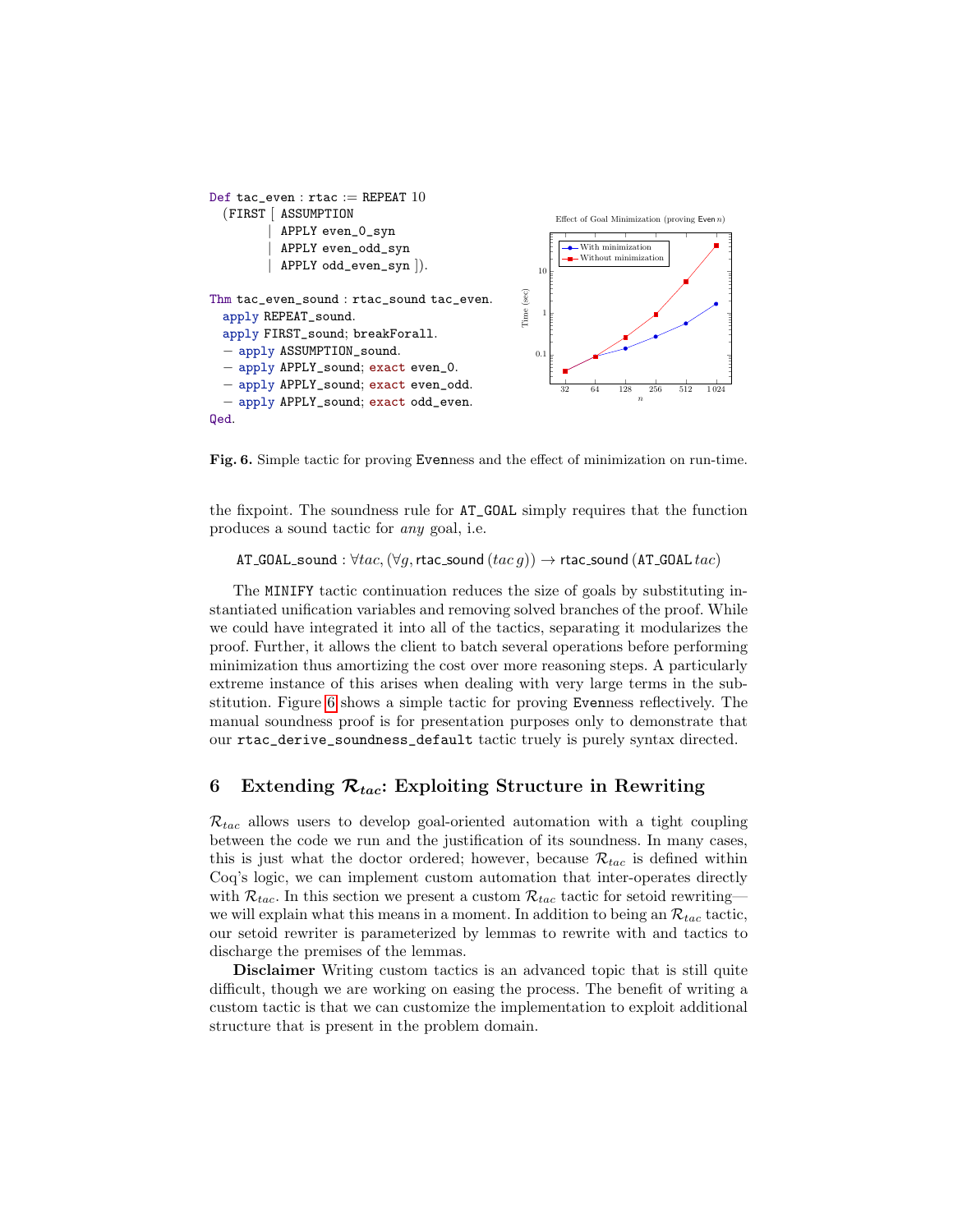Rewriting Formally, rewriting answers the question: "what term is equal to e using a set of equational lemmas?" Setoid rewriting generalizes the use of equality in this question to arbitrary relations. For example, the Fiat system for deductive synthesis [\[20\]](#page-25-7) is built around rewriting using refinement relations.

Our rewriter is inspired by Sozeau's rewrite\_strat tactic [\[42\]](#page-26-7) and handles similar features, including:

- General relations, including both non-reflexive and non-transitive ones,
- Rewriting in function arguments and under binders,
- Hint databases which store the lemmas to use in rewriting, and
- Discharging side-conditions using  $\mathcal{R}_{tac}$  tactics.

The reflective implementation of our rewriter allows us to avoid explicitly constructing proof terms which, as we show in Section [7,](#page-19-0) results in substantial performance improvements. In addition, exporting the rewriter as a tactic makes it easy to integrate into larger reflective automation.

We start the section off with an explanation of the mechanism underlying setoid rewriting using a simple example (Section [6.1\)](#page-14-0). In Section [6.2](#page-16-0) we show how we exploit this structure to make the rewriter more effective. We conclude by presenting the client-facing interface to the rewriter (Section [6.3\)](#page-17-0).

#### <span id="page-14-0"></span>6.1 Setoid Rewriting by Example

To demonstrate the rewriting process, consider the following example where we rewrite by an inverse entailment relation  $(\neg)$ , which is essentially "if":

$$
(P \wedge \exists x : \mathbb{N}, Q(x+1)) \quad \exists \quad ?_0
$$

We are looking for a term to fill in  $?_0$  that will make this goal provable. When we are done we will find that ?<sub>0</sub> can be  $\exists x : \mathbb{N}, (P \wedge Q(1+x))$  and the entailment will be provable. We will focus on bottom-up rewriting where we rewrite in the sub-terms of an expression before attempting to rewrite the expression itself.

Proper Morphisms Rewriting bottom-up first requires getting to the leaves. To do this we need to determine the relations to use when rewriting sub-terms to ensure that the results fit into the proof. In our example problem, we are looking for relations  $R_1$  and  $R_2$  such that we can combine the proofs of

$$
P R_1 ?_1
$$
 and  $(\exists x : \mathbb{N}, Q (x + 1)) R_2 ?_2$ 

into a proof of

$$
P \wedge \exists x : \mathbb{N}, Q(x+1) \quad \exists \quad ?_1 \wedge ?_2
$$

This information is carried by properness proofs such as the following:

Proper\_and\_if : Proper  $(\neg \Longrightarrow \neg \Longrightarrow \neg) \land$ 

which means

$$
\forall a \, b \, c \, d, (a \dashv b) \rightarrow (c \dashv d) \rightarrow ((a \land c) \dashv (b \land d))
$$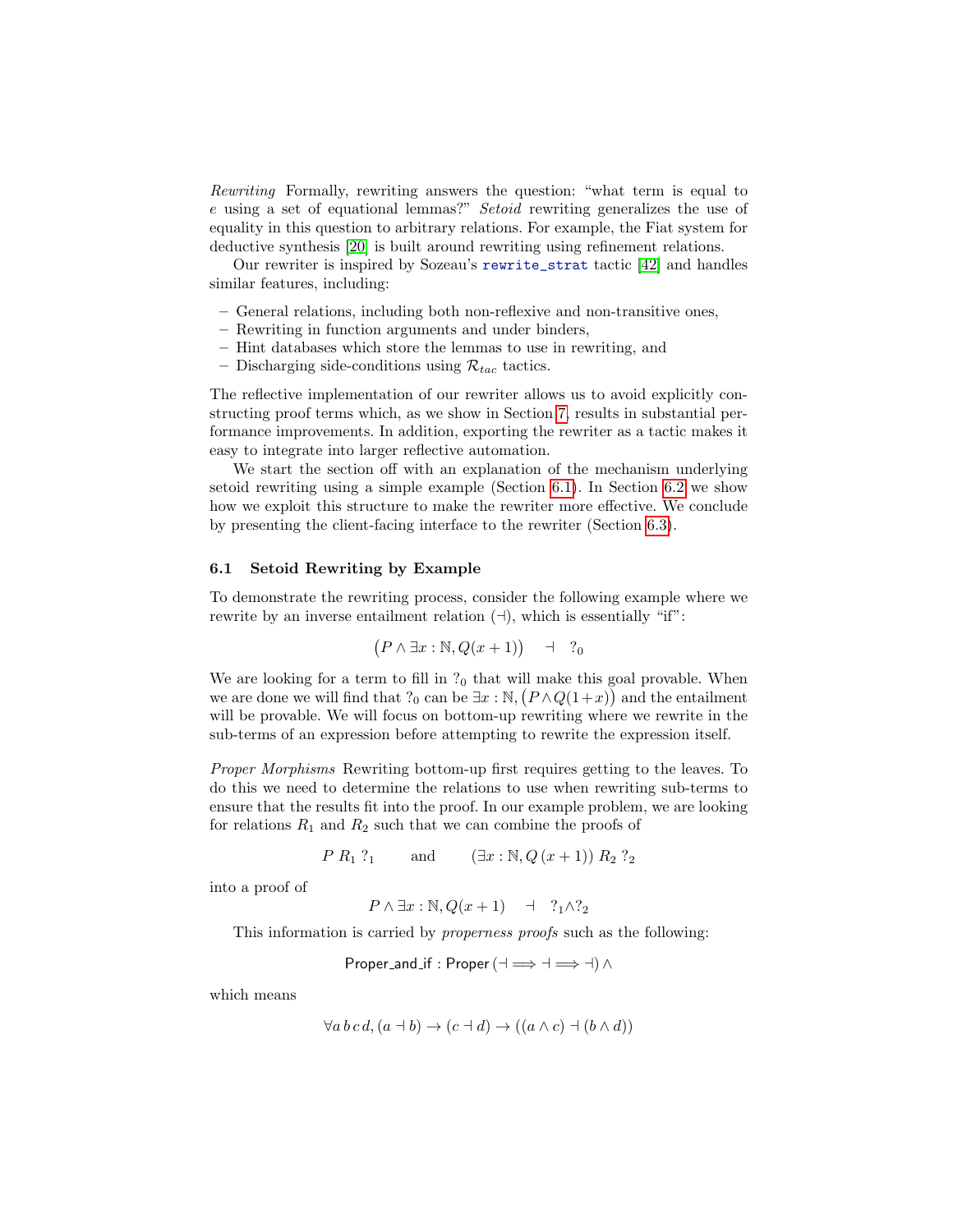This lemma tells us that if we use  $\neg$  for both  $R_1$  and  $R_2$ , then we will be able to combine the sub-proofs to construct the overall proof. With concrete relations for  $R_1$  and  $R_2$ , we can apply rewriting recursively to solve the goals and find appropriate values for  $?_1$  and  $?_2$ .

When the rewriter recurses to solve the first obligation  $(P \dashv ?_1)$  it finds that there is no explicit proof about P and  $\exists$ . However, the reflexivity of the  $\exists$ relation allows the rewriter to use  $P$  to instantiate  $?_1$ , solving the goal. While this may seem obvious, this check is necessary to support rewriting by non-reflexive relations since, for arbitrary relations, there may be no term related to P.

Rewriting on the right-hand side of the conjunction is a bit more interesting. In this case, the head symbol is an existential quantifier, which is represented using a symbol  $\exists_N$  applied to an abstraction representing the body, i.e.

$$
\exists_{\mathbb{N}}(\lambda x : \mathbb{N}, Q(x+1))
$$

At the highest level of syntax things are the same as above, we look up a properness proof for  $\exists_N$  and entailment and find the following:

$$
\mathsf{Proper\_exists\_if} : \mathsf{Proper}((\mathsf{pointwise} \, \mathbb{N} \, \dashv) \implies \dashv) \, \exists_{\mathbb{N}}
$$

which means

$$
\forall a b, (\forall x, a x \dashv b x) \rightarrow (\exists x, a x) \dashv (\exists x, b x)
$$

As above, the conclusion of the lemma exactly matches our goal, so we instantiate ?<sub>2</sub> with  $\exists x, ?_3 x$  and produce a new rewriting problem to solve ?<sub>3</sub>.

The problem gets a bit more interesting when we rewrite the body at the pointwise relation. The definition of 'pointwise\_relation  $\mathbb{N}$  -  $\mathbb{N}$  makes it clear that we can rewrite in the function body as long as the two bodies are related by  $\dashv$  when applied to the same x, so we will shift a universally quantified natural number into our context and begin rewriting in the body.

Rewriting in the rest of the term is similar. The only complexity comes from determining the appropriate morphism for Q. First, if we do not find a morphism for Q, we can still rewrite  $Q(x + 1)$  into  $Q(x + 1)$  by the reflexivity of  $\dashv$  but this prevents us from rewriting the addition. The solution is to derive Proper (=  $\implies$  -1) Q by combining the fact that all Coq functions respect equality, i.e. Proper (=  $\Longrightarrow$  =) Q, and the reflexivity of  $\exists$ .

Rewriting on the Way Up Eventually, our rewriter will hit the bottom of the term and begin coming back up. It is during this process that we make use of the actual rewriting lemmas. For example, take applying the commutativity of addition on  $x + 1$ . Our rewriter just solved the recursive relations stating that  $x = x$  and  $1 = 1$  so we have a proof of  $x+1 = x+1$ . However, because equality is transitive, we can perform more rewriting here. In particular, the commutativity of addition justifies rewriting  $x + 1$  into  $1 + x$ .

The new result logically fits into our system but the justification is a bit strained. The recursive rewriting above already picked a value for the unification variable that this sub-problem was solving. Noting this issue, we realize that we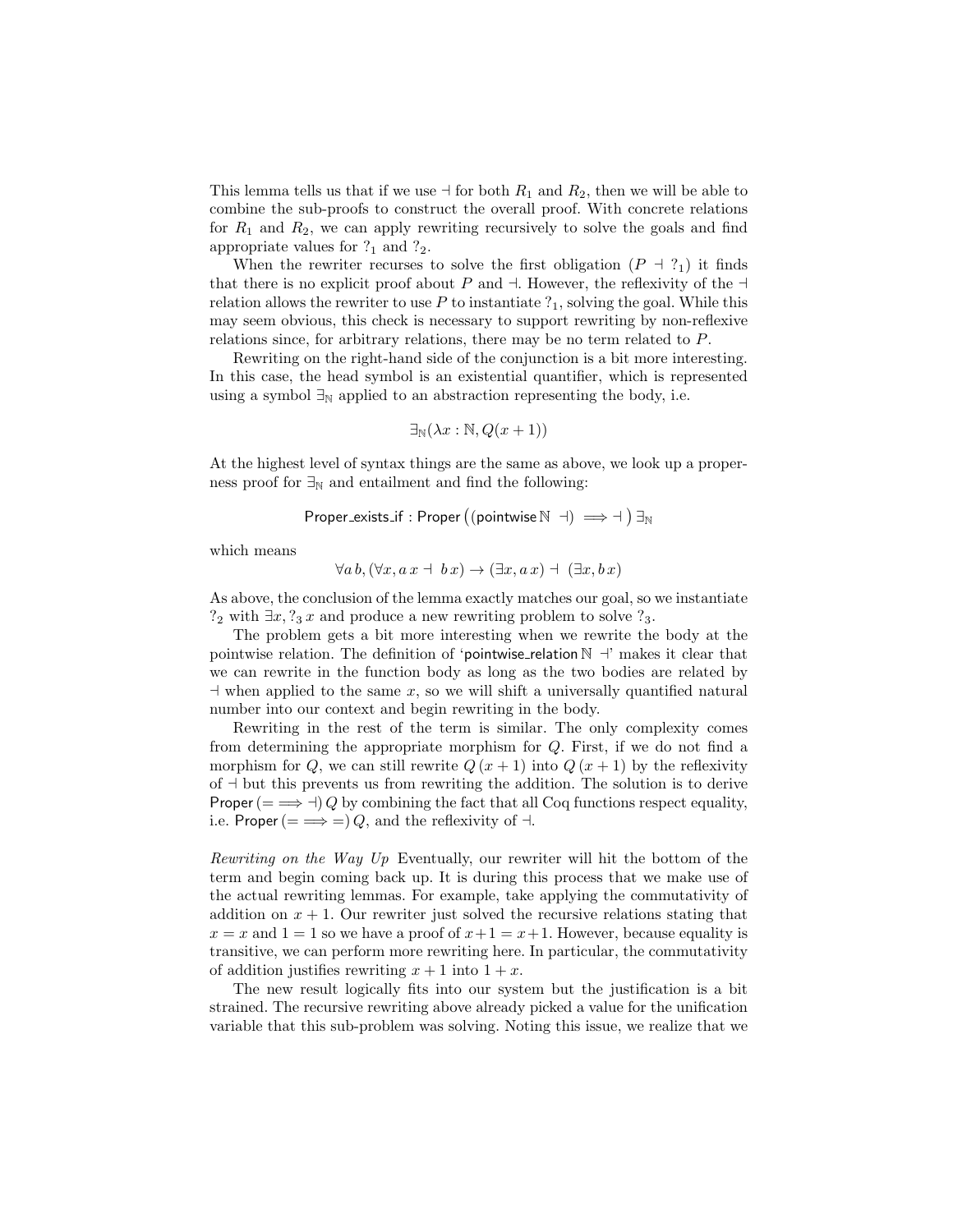should have appealed to transitivity before performing the recursive rewriting. Doing this requires a bit of foresight since blindly applying transitivity could yield in an unprovable goal if the relation is not also reflexive.

With the rewriting in the body completed, we continue to return upward finding no additional rewrites until we get to the top of the goal. At this point, we have proved the following:

$$
P \wedge \exists x : \mathbb{N}, Q(x+1) \vdash P \wedge \exists x : \mathbb{N}, Q(1+x)
$$

But we would like to continue rewriting on the left-hand side of the entailment. This rewriting is justified by the fact that  $\exists$  is a transitive relation. Again sweeping the need for foresight under the rug, we can assume that we wish to solve this rewriting goal:

$$
P \wedge \exists x : \mathbb{N}, Q(1+x) \dashv ?'_0
$$

Here we can apply the following lemma, which justifies lifting the existential quantifier over the conjunction:

$$
\forall a \, b, a \land (\exists x : \mathbb{N}, bx) \land (\exists x : \mathbb{N}, a \land bx)
$$

Note that  $a$  can not mention  $x$ .

After lifting the existential quantifier to the top, our rewriting is complete. The key property to note from the example is that the only symbols that the rewriter needed to interpret where the morphisms, e.g. respectful and pointwise. All other reasoning was justified entirely by a combination of rewriting lemmas, properness lemmas, and the reflexivity and transitivity of relations. Thus, like  $\mathcal{R}_{tac}$ , our rewriter is parametric in the domain.

#### <span id="page-16-0"></span>6.2 Implementing the Rewriter

There are two opportunities to make a custom rewriter more efficient than one implemented using  $\mathcal{R}_{tac}$  primitives. First, rewriting tends to produce a lot of unification variables as properness rules have two unification variables for every function argument, only one of which will be solved when applying the theorem. Our small example above would introduce at least 8 unification variables where in reality none are strictly necessary. Second, rewriting needs to be clever about when it appeals to transitivity.

Expressing the rewriter as a function with a richer type allows us to solve both of these problems elegantly. Rather than representing the goal as a proposition relating a unification variable to a known term, we can explicitly carry around the known term and the relation and return the rewritten term. This insight leads us to choose the following type for the rewriter

rewriter  $\triangleq \mathcal{C} \rightarrow \mathcal{E} \rightarrow \mathcal{R} \rightarrow$  option( $\mathcal{C} \times \mathcal{E}$ )

where  $R$  is the type of relations. The attentive reader will notice the similarity to the type of tactics, which is even more apparent in the soundness criterion:

$$
\text{rewrite\_sound } rw \triangleq \left\{ \begin{array}{l} \forall c \, e \, e' \, c', rw \, c \, e \, r = \textsf{Some} \, (c',e') \rightarrow \\ c \Rightarrow c' \land \\ \begin{array}{l} t_u \, \llbracket c' \rrbracket^{\mathcal{C}} \vdash (\lambda d_u \, d_v, \begin{array}{l} t_u \cdot c_u \\ t_v \cdot c_v \end{array} \llbracket e \rrbracket_t \, d_u \, d_v \end{array} \llbracket r \rrbracket^{\mathcal{R}} \begin{array}{l} t_u \cdot c_u \\ t_v \cdot c_v \end{array} \llbracket e' \rrbracket_t \, d_u \, d_v \end{array} \right.
$$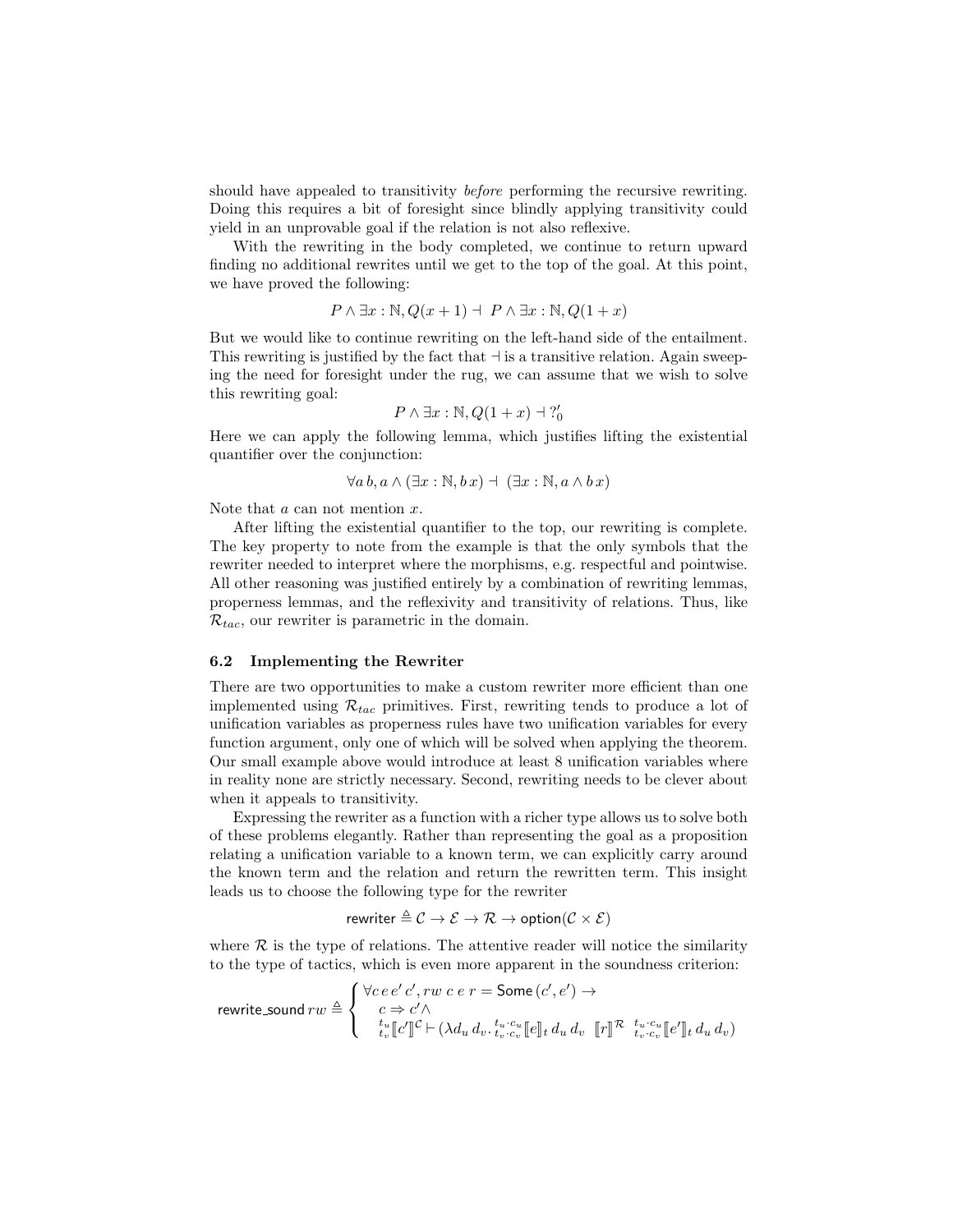where  $\llbracket - \rrbracket^{\mathcal{R}}$  is the denotation of relations. As one would expect, the same rea-<br>conjug principles for contexts apply when youthing the rewriter. By using this soning principles for contexts apply when verifying the rewriter. By using this representation, we are clearly reducing the number of unification variables since invoking the rewriter no longer requires a unification variable at all.

This encoding also allows us to perform additional processing after our recursive rewrites return. If we use unification variables to return results, we need to ensure that we do not instantiate that unification variable until we are certain that we have our final result. Therefore, when we make recursive calls, we would need to generate fresh unification variables and track them. Communicating the result directly solves this problem elegantly because the rewriter can inspect the results of recursive calls before it constructs its result. The key to justifying this manipulation is that, unlike  $\mathcal{R}_{tac}$ , the soundness proof of the rewriter gets a global view of the computation before it needs to provide a proof term. This gives it the flexibility to apply, or not apply, transitivity based on the entire execution of the function. That is, if multiple rewrites succeed, and the relation is transitive, then the soundness proof uses transitivity to glue the results together. If only one succeeds, there is no need to use transitivity and the proof from the recursive call is used. And if none succeed, and the relation is not reflexive then rewriting fails. It is important to note that this global view is purely a verification-time artifact. It incurs no runtime overhead.

Another benefit of accepting the term directly is that the rewriter can perform recursion on it directly. The core of the bottom-up rewriter handles the cases for the five syntactic constructs of the expr language, of which only application and abstraction are interesting. In the application case the rewriter accumulate the list of arguments delaying all of its decisions until it reaches the head symbol. In order to ensure that the rewriter can perform recursive calls on these sub-terms, the rewriter pairs the terms with closures representing the recursive calls on these sub-terms. This technique is reminiscent of hereditary substitutions and makes it quite easy to satisfy Coq's termination checker. Abstractions are the only construct that is treated specially within the core rewriter. For abstractions, we determine whether the relation is a pointwise relation and if so, we shift the variable into the context and make a recursive call. Otherwise, we treat the abstraction as an opaque symbol.

### <span id="page-17-0"></span>6.3 Instantiating the Rewriter

Figure [7](#page-18-0) presents the types and helper functions exported by the rewriter. The interface to the rewriter defines four types of functions: refl\_dec, trans\_dec, properness, and rewriter. refl\_dec (resp. trans\_dec) returns true if the given relation is reflexive (resp. transitive). properness encodes properness facts and is keyed on an expression, e.g.  $\lceil \wedge \rceil$ , and a relation, e.g.  $\vdots$ , and returns suitable relations for each of the arguments, e.g. the list  $[\exists, \exists]$ .  $\mathcal{L}_{tac}$ 's setoid rewriter implements these three features using Coq's typeclass mechanism and these functions are essentially reified typeclass resolution functions. Each one of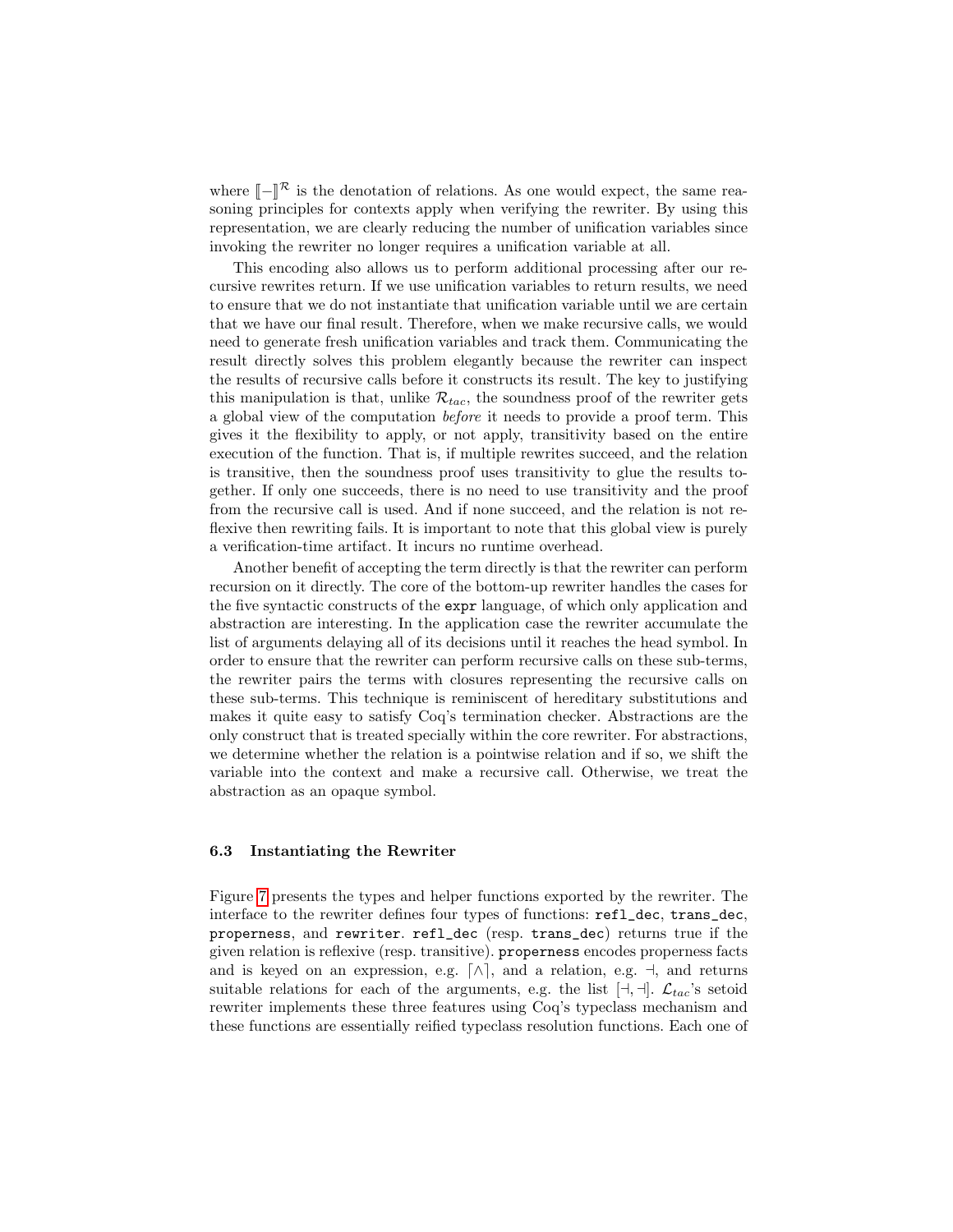```
Types
            refl_dec \triangleq R \rightarrow bool is relation reflexive?
          trans dec \triangleq R \rightarrow bool is relation transitive?
       properness \stackrel{\Delta}{=} \mathcal{E} \to \mathcal{R} \to \text{list } \mathcal{R} get relation for \mathcal{E} ending in R
           rewriter \triangleq \mathcal{C} \rightarrow \mathcal{E} \rightarrow \mathcal{R} \rightarrow option (\mathcal{C} \times \mathcal{E}) perform rewrites
Builders
             do proper : list (\mathcal{E} \times \mathcal{R}) \rightarrow properness
           rewrite_db : list (rw_lemma \times rtacK) \rightarrow rewriter
             rw repeat : refl_dec \rightarrow trans_dec \rightarrow \mathbb{N} \rightarrow rewriter \rightarrow rewriter
   rw_pre_simplify : (\mathcal{E} \to \mathcal{E}) \to rewriter \to rewriter
 rw_post_simplify : (\mathcal{E} \to \mathcal{E}) \to rewriter \to rewriter
             bottom\_up : refl\_dec \rightarrow trans\_dec \rightarrow properness \rightarrow rewritten \rightarrow rewritten\mathtt{setoid\_rewrite} : \mathcal{R} \rightarrow \mathtt{rewrite} \rightarrow \mathtt{rtac}
```
<span id="page-18-0"></span>Fig. 7. The interface to the rewriter.

these types has a corresponding soundness property similar to rewrite\_sound.

```
refl_dec_sound f \triangleq \forall r, fr = \text{true} \rightarrow \text{Reflexive } [R]^{\mathcal{R}}trans_dec_sound f \triangleq \forall r, fr = \text{true} \rightarrow \text{Transitive}[[R]]^{\mathcal{R}}properness_sound f \triangleq \forall e \, r \, rs, f \, e \, r = Some rs \to \text{Proper } [\![rs \Longrightarrow r]\!]^{\mathcal{R}} \, \frac{\epsilon}{\epsilon} [\![e]\!]_t
```
where  $rs \Longrightarrow r$  builds a respectful morphism from rs. For example,  $[r_1, r_2] \Longrightarrow r$ equals  $r_1 \implies r_2 \implies r$ . The rewriter type, which we discussed in detail in Section [6.2](#page-16-0) is what actually performs rewriting.

The helper functions provide simple ways to construct sound values of these types from simpler pieces. As with the  $\mathcal{R}_{tac}$  tactics, their soundness theorems are essentially all type-directed. For example, do\_proper constructs a properness from a list of expressions and relations where each expression is proper with respect to the relation. Formally,

do proper sound :  $\forall er$ , Foral $1(\lambda(e,r).$ Proper  $\llbracket r \rrbracket^{\mathcal R}$   $\epsilon\llbracket e \rrbracket_{e_t})$   $er\rightarrow$  properness\_sound (do\_proper  $er)$ 

where  $e_t$  represents the type of e. The current implementation looks up the expression and relation in the list and returns a list of the relations that the arguments must respect; however, more sophisticated implementations could use discrimination trees keyed on either the expression or the relation.

rewrite\_db is similar in many regards to APPLY in  $\mathcal{R}_{tac}$ . It takes a list of rewriting lemmas (rw\_lemma), which are specialized lemmas that have conclusions of the type  $\mathcal{E} \times \mathcal{R} \times \mathcal{E}$ , and tactic continuations used to solve the premises and builds a rewriter that tries to rewrite with each lemma sequentially. The soundness theorem is similar to the soundness of do\_proper.

```
rewrite_db_sound : \forall r,
Forall(\lambda(l, t). lll<sub>lw lemma</sub> \wedge rtacK sound t) r \to rewrite sound (rewrite db r)
```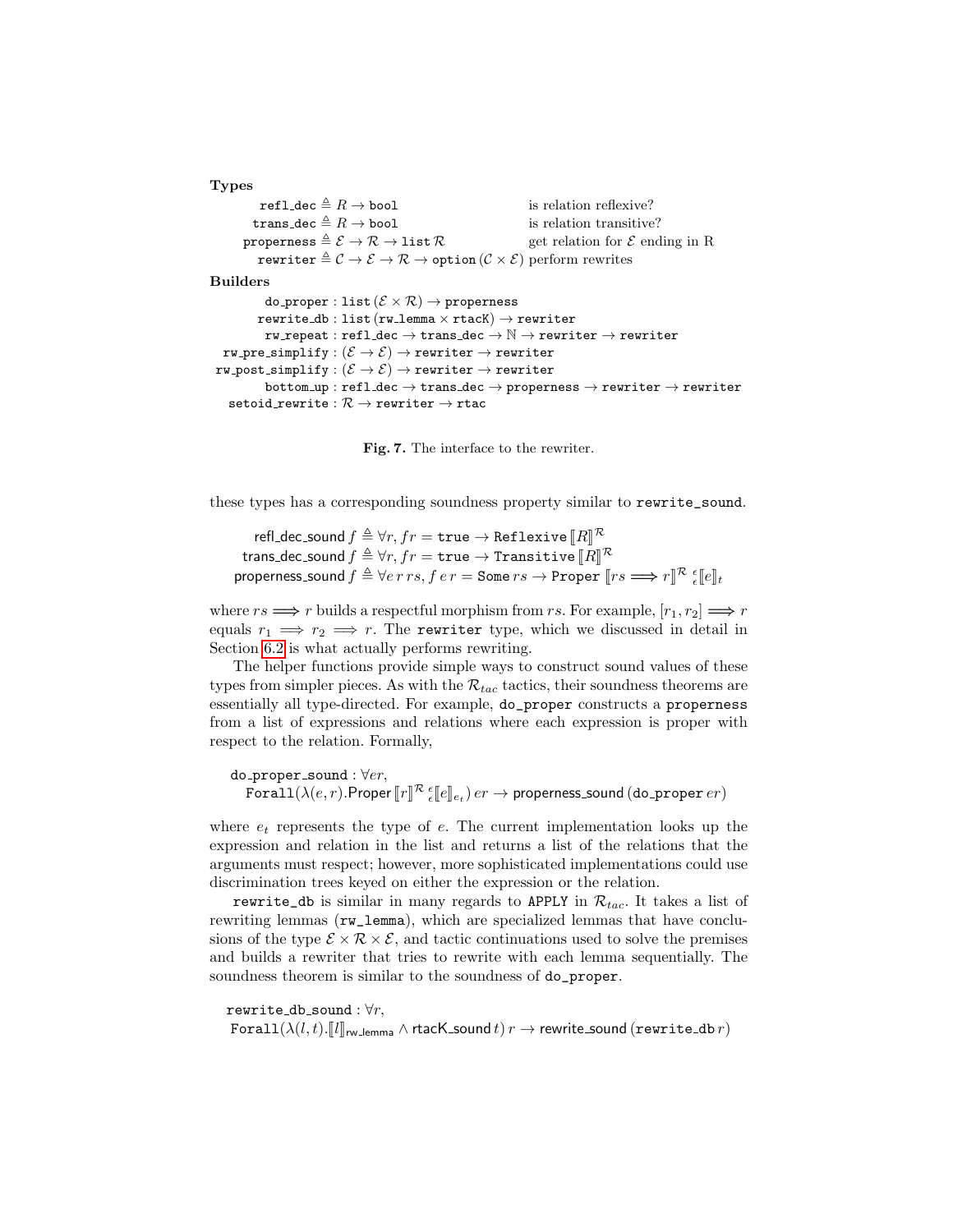The rw\_pre\_simplify and rw\_post\_simplify combinators require that the function argument produces a term that is *equal* to the input term and are useful when we need to reduce terms to put them back into a normal form. Finally, the setoid rewrite tactic converts a rewriter into an  $\mathcal{R}_{tac}$  tactic. Due to the nature of rewriting in the goal, the relation to rewrite by must be a sub-relation of reverse implication. Formally,

setoid\_rewrite\_sound :  $\forall r w$ ,  $(\llbracket r \rrbracket^\mathcal{R} \subseteq \to) \to \text{rewrite\_sound } w \to \text{rtac\_sound} \, (\text{setoid\_rewrite } r \, w)$ 

## <span id="page-19-0"></span>7 Case Studies

Using  $\mathcal{R}_{tac}$ , we have built several pieces of automation that perform interesting reasoning and have completely automatic proofs. Beyond these small case studies,  $\mathcal{R}_{tac}$  has also been used for automating a larger program logic [\[22\]](#page-25-8) and we are currently using it to verify Java programs with Charge! [\[7\]](#page-25-9).

We performed our evaluation on a 2.7Ghz Core i7 running Linux and Coq 8.5rc1. Our benchmarks compare our reflective automation to similar  $\mathcal{L}_{tac}$  automation. Unless otherwise noted, both implementations use the same algorithms and the  $\mathcal{R}_{tac}$  implementations use only the generic tactics. We benchmark two phases: proof generation and proof checking (notated by -Qed). In the  $\mathcal{L}_{tac}$  implementations, proof generation is the time it takes to interpret the tactics and construct the proof object, and the Qed time is the time it takes Coq to check the final proof. Note that when using  $\mathcal{L}_{tac}$ , the proof checking does not include the search necessary to find the proof. In the  $\mathcal{R}_{tac}$  implementation, proof generation counts the cost to construct the syntactic representation of the goal and perform the computation on Coq's byte-code virtual machine [\[27\]](#page-26-8). During Qed time the syntactic representation is type-checked, its denotation is computed and checked to be equal to the proposition that needs to be checked, and the tactic is re-executed to ensure that the computation is correct.

Monoidal Equivalence Our first case study is the monoidal equivalence checker from Section [3.](#page-3-0) The graph in Figure [8](#page-20-0) shows how the  $\mathcal{R}_{tac}$  implementation scales compared to the  $\mathcal{L}_{tac}$  implementation. Despite the fact that both the  $\mathcal{R}_{tac}$  and the  $\mathcal{L}_{tac}$  automation perform exactly the same search, the  $\mathcal{R}_{tac}$  implementation scales significantly better than the  $\mathcal{L}_{tac}$  implementation. The break-even pointwhere  $\mathcal{R}_{tac}$  and  $\mathcal{L}_{tac}$  are equally fast—is at roughly 8 terms where the proof size begins to increase dramatically compared to the problem size.

Even the Qed for  $\mathcal{R}_{tac}$  becomes faster than the Qed for  $\mathcal{L}_{tac}$ , though this happens only for much larger problems. The intersection point for the Qed lines corresponds to the size of the problem where re-performing the entire search and type checking the syntactic problem becomes faster than checking just the final proof term. Memoizing the correct choices made during execution of the tactic in the style of Cybele [\[16\]](#page-25-10) could further decrease Qed time. However, doing this would require embedding the simulation into the final proof.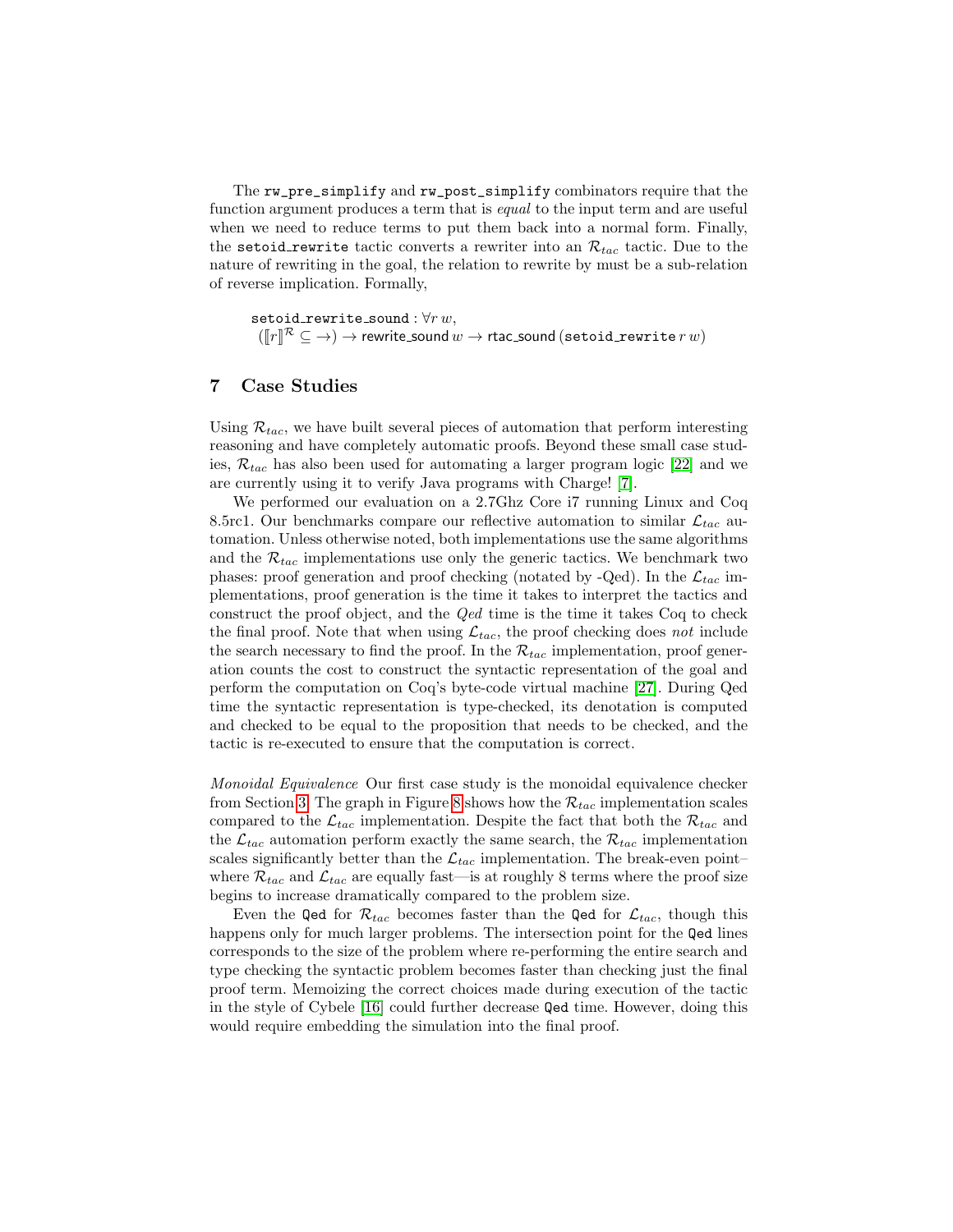

<span id="page-20-0"></span>Fig. 8. Performance of (a) monoidal equivalence checking, and (b) a simple imperative program verifier.

Post-condition Verification We developed a simple program verifier in  $\mathcal{R}_{tac}$  for a trivial imperative programming language, which includes assignments, addition, and sequencing. All of the automation is based heavily on a simple  $\mathcal{L}_{tac}$  implementation. For example, the lemmas that we reify are the same lemmas that are applied by the  $\mathcal{L}_{tac}$  implementation. We built the automation incrementally, first automating only sequencing and copies and later integrating handling of simple reasoning about addition.

The graph in Figure [8](#page-20-0) compares the performance between pure  $\mathcal{L}_{tac}$  ( $\mathcal{L}_{tac}$ ), pure  $\mathcal{R}_{tac}$  ( $\mathcal{R}_{tac}$ ), and a hybrid of  $\mathcal{L}_{tac}$  and  $\mathcal{R}_{tac}$  ( $\mathcal{L}_{tac}+\mathcal{R}_{tac}$ ) implementation. The problem instances increment each of  $n$  variables with the post-condition stating that each variable has been incremented. The  $x$  axis shows the number of variables (which is directly related to both the size of the program and the pre- and post-conditions) and the  $y$  axis is the verification time in seconds. There are two sub-problems in the verifier: first, the post-condition needs to be computed, and second, the entailment between the computed post-condition and the stated post-condition is checked. The blue  $(\mathcal{L}_{tac})$  line automates both subproblems in  $\mathcal{L}_{tac}$ . Converting the post-condition calculation tactic to  $\mathcal{R}_{tac}$  and leaving the entailment checking to  $\mathcal{L}_{tac}$  already gets us a substantial performance improvement for larger problems, e.g. a 31x reduction in verification time for 26 variables. The red dotted line ( $\mathcal{L}_{tac}$  post) shows the amount of that time that is spent checking the final entailment in  $\mathcal{L}_{tac}$ . Converting the entailment checker into a reflective procedure results in another 2.6x speedup bringing the tactic to the green line at the bottom of the graph. Overall, the translation from pure  $\mathcal{L}_{tac}$  to pure  $\mathcal{R}_{tac}$  leads to an almost 84x reduction in the total verification time from 151 seconds to less than 2. In addition the performance improvement on sub-problems, solving the entire verification with a single reflective tactic avoids the need to leave the syntactic representation which is often accounts for a large portion of the time in reflective automation [\[34\]](#page-26-9).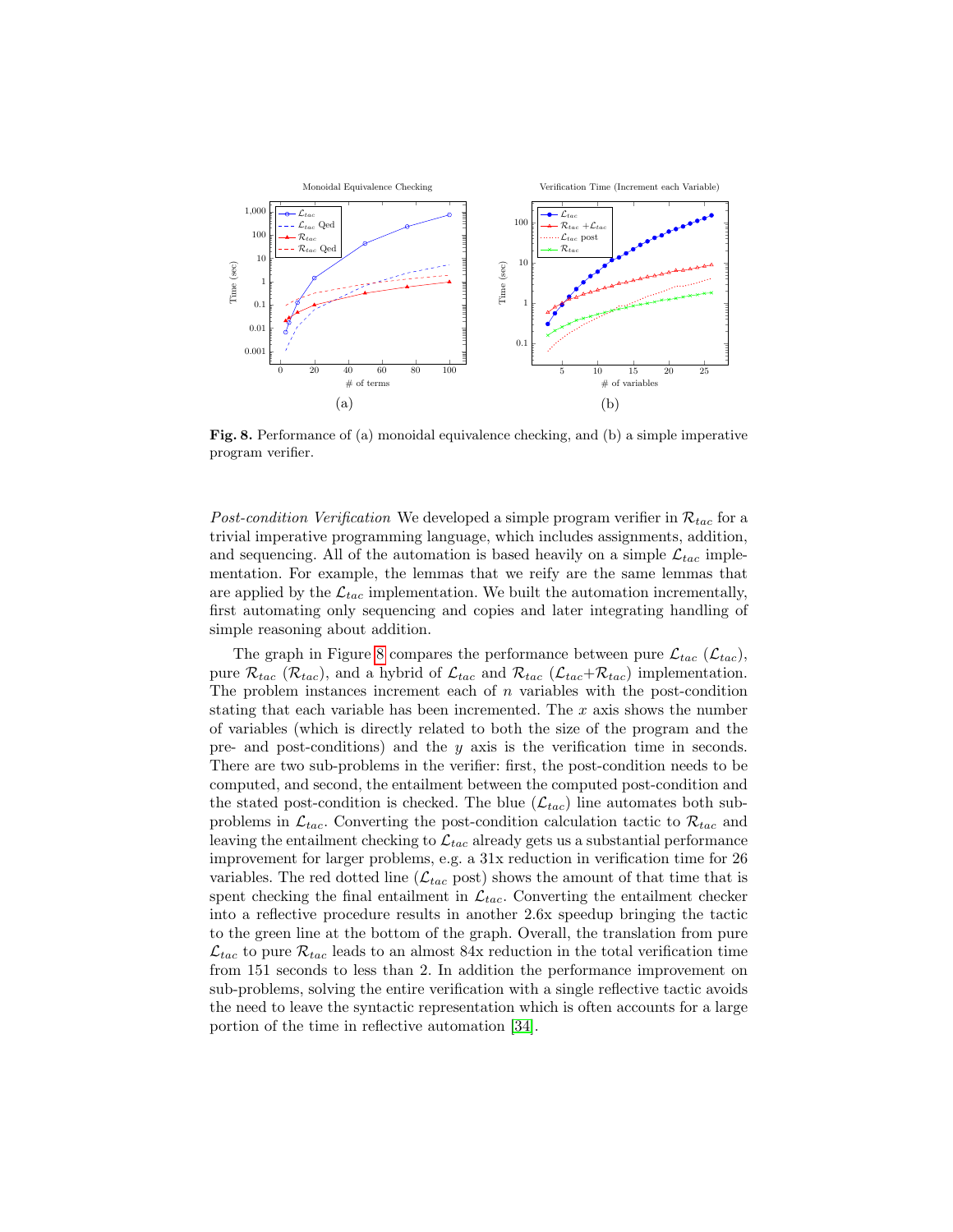For this simple language, the entire translation from  $\mathcal{L}_{tac}$  to  $\mathcal{R}_{tac}$  took a little over a day<sup>[6](#page-21-0)</sup>. We encountered three main stumbling blocks in our development. First, the meta-theory for our language is built on the Charge! library [\[8\]](#page-25-11) which relies heavily on type-classes which are not automatically handled by MIR-RORCORE and  $\mathcal{R}_{tac}$ . Second, solving the entailment requires reasoning about arithmetic. In  $\mathcal{L}_{tac}$ , we can use Coq's built-in omega tactic which discharges obligations in Presburger arithmetic. Since we are building our automation reflectively, we lose access to generate-and-check-style automation. We solve this problem by writing custom  $\mathcal{R}_{tac}$  to discharge the regular form of the goals that we need for this example, but more robust automation is clearly preferable and would likely benefit many clients. Finally, reasoning steps in  $\mathcal{L}_{tac}$  rely on Coq's reduction mechanism. Since computational reflection treats symbols opaquely by default we needed to write reflective unfolders which replace symbols with their implementations. This is currently a quite manual task, though we believe that it could be simplified with some additional development.

For exposition purposes we have purposefully kept the automation simple. Adding support for additional language constructs is quite simple assuming they have good reasoning principles. In general, we reify the lemma and add new arms to the FIRST tactic to apply them. To extend the automation to a more realistic language we need to adapt the language and the automation to support heap operations and a rich separation logic. Our initial work on this suggests that this extension crucially relies on a good separation logic entailment checker. We believe that our monoidal equivalence checker is a first step in this direction, but more work is necessary to handle abstract representation predicates and more clever solving of unification variables that represent frame conditions.

Quantifier Pulling with Rewriting To demonstrate the rewriter, we use it to lift existential quantifiers over conjunctions as we did in Section [6.1.](#page-14-0) Lifting of this sort is a common operation when verifying interesting programs since existential quantifiers are often buried inside representation predicates.

To perform lifting, we instantiate the rewriter using the definitions in Figure [9.](#page-22-1) The core traversal is quant\_pull which uses the bottom-up traversal. When the head symbol is a conjunction the recursive rewrites pull quantifiers to the top, which produces a formula similar to:  $(\exists x : \mathbb{N}, Px) \wedge (\exists y : \mathbb{N}, \exists z : \mathbb{N}, Q y z)$ . To lift all of the quantifiers from both sides of the conjunct, pull\_all\_quant repeatedly performs rewriting to lift the existentials over the conjunct. This rewriting also uses the bottom-up rewriter, but only uses the properness lemmas that allow the rewriter to descend into the body of existential quantifiers (get\_proper\_only\_all\_ex) to avoid descending into terms that we know do not contain quantifiers.

Figure [9](#page-22-1) compares our reflective rewriter with two non-reflective strategies on a problem where 10 existential quantifiers are lifted from the leaves of a tree of conjuncts. The  $\mathcal{L}_{tac}$  rewriter uses repeat setoid\_rewrite since Coq's

<span id="page-21-0"></span> $6$  The original implementation specialized many lemmas to avoid polymorphism, which is not handled automatically by MirrorCore at this time.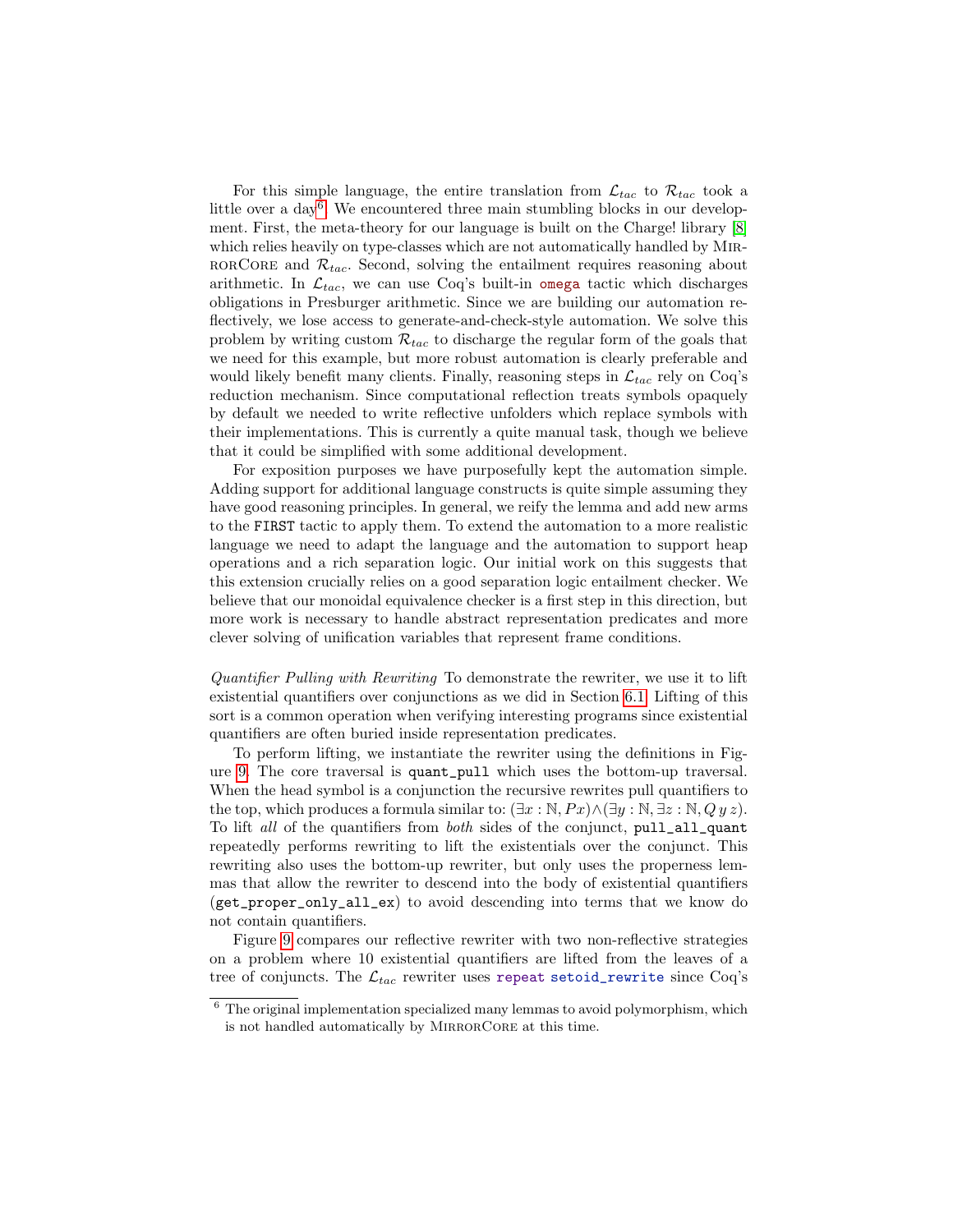

<span id="page-22-1"></span>Fig. 9. Tasking the rewriter to lift quantifiers; and its scaling properties.

built-in autorewrite tactic does not rewrite under binders which is necessary to complete the problem. rewrite\_strat uses Sozeau's new rewriter [\[42\]](#page-26-7) which is more customizable and produces better proof terms. Even on small instances, the reflective rewriter is faster than both  $\mathcal{L}_{tac}$  and rewrite\_strat, e.g. at 16 conjuncts the reflective implementation is 13x faster than the strategy rewriter and 42x faster than the  $\mathcal{L}_{tac}$  implementation. The performance improvement is due to the large proof terms that setoid rewriting requires.

### <span id="page-22-0"></span>8 Related & Future Work

The idea of computational reflection has been around since Nuprl [\[5,](#page-25-5)[30\]](#page-26-5) and also arose later in LEGO [\[40\]](#page-26-4). Besson [\[9\]](#page-25-3) first demonstrated the ideas in Coq reasoning about Peano arithmetic. Since then there have been a variety of procedures that use computational reflection. Braibant's AAC tactics [\[12\]](#page-25-12) perform reflective reasoning on associative and commutative structures such as rings. Lescuyer [\[33\]](#page-26-10) developed a simple, reflective, SMT solver in Coq. There has also been work on reflectively checking proof traces produced by external tools in Coq [\[3,](#page-25-13)[10\]](#page-25-14). The development of powerful reflective tactics has been facilitated by fast reduction mechanisms in Coq [\[11,](#page-25-15)[27\]](#page-26-8). Our work tackles the problem of making computational reflection more accessible to ordinary users of Coq by making it easier to write and prove reflective automation sound, which is the main bottleneck in using computational reflection in practice.

Our work builds on the ideas for computational reflection developed by Malecha et al [\[34\]](#page-26-9). We extend that work by supporting a richer term and type language that is capable of representing higher-order problems and problems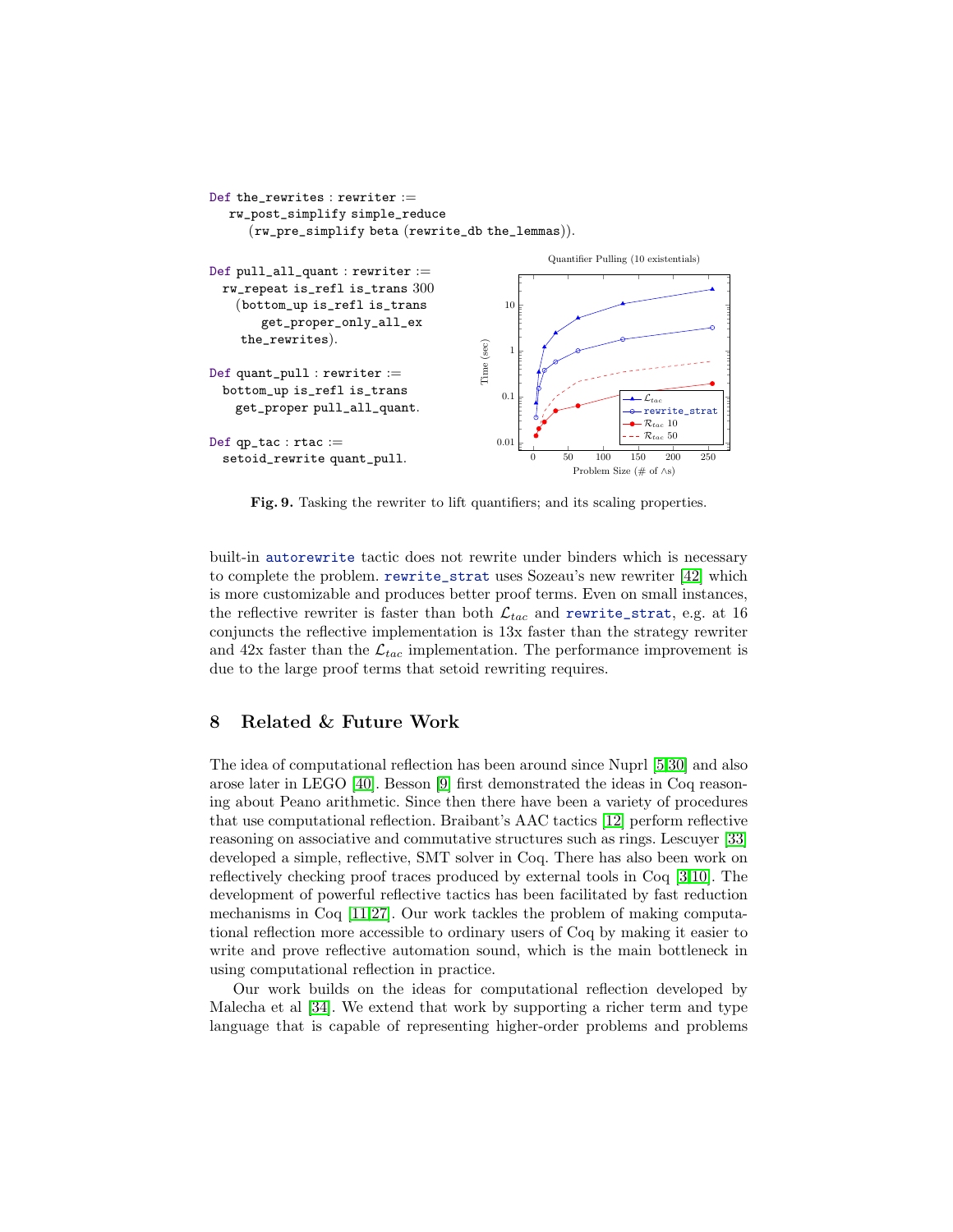with local quantification<sup>[7](#page-23-0)</sup> using a formalized version of Garillot's representation of simple types in type theory [\[24\]](#page-26-11). Our work differs from Garillot's by applying the representation to build reusable reflective automation. Some of the technical content in this paper is expanded in Malecha's dissertation [\[37\]](#page-26-12).

Work by Keller describes an embedding of HOL lite in Coq [\[28\]](#page-26-13) in order to transfer HOL proofs to Coq. Our representation in MirrorCore is very close to their work since, like MirrorCore, HOL lite does not support dependent types. Their work even discusses some of the challenges in compressing the terms that they import. For us, computational reflection solves the problem of large proof terms, though we did have to tune our representation to shrink proof terms. Separately, Fallenstein and Kumar [\[23\]](#page-25-16) have applied reflection in HOL focusing on building self-evolving systems using logics based on large cardinals.

Recent work [\[21,](#page-25-17)[44\]](#page-26-14) has built reflective tactics in the Agda proof assistant. Unlike our work, this work axiomatizes the denotation function for syntax and relies on these axioms to prove the soundness of tactics. They argue that this axiomatization is reasonable by restricting it to only reduce on values in some cases which is sufficient for computational reflection. The reason for axiomatizing the denotation function is to avoid the overwhelming complexity of embedding a language as rich as dependent type theory within itself [\[4](#page-25-18)[,13,](#page-25-19)[19,](#page-25-20)[38,](#page-26-15)[39,](#page-26-16)[45\]](#page-27-0).

Kokke and Swierstra [\[31\]](#page-26-17) have developed an implementation of auto in Agda using Agda's support for computational reflection. Their work also includes a reflective implementation of unification similar to our own. Their implementation abstracts over the search strategy allowing them to support heuristic search strategies, e.g. breadth- and depth-first search. Developing their procedure using only  $\mathcal{R}_{tac}$  would be difficult because  $\mathcal{R}_{tac}$ 's design follows  $\mathcal{L}_{tac}$ 's model and only supports depth-first search. However, we can still implement a custom tactic similar to our rewriting tactic that interfaces with  $\mathcal{R}_{tac}$ .

Beyond computational reflection, there has been a growing body of work on proof engineering both in Coq and other proof assistants. Ziliani developed  $\mathcal{M}_{tac}$  [\[46\]](#page-27-1), a proof-generating tactic language that manipulates proofs explicitly. While it does generate proofs and thus is not truly reflective, it does provide a cleaner way to develop proofs. Prior to  $\mathcal{M}_{tac}$ , Gonthier [\[26\]](#page-26-18) demonstrated how to use Coq's canonical structures to approximate disciplined proof search. Canonical structures are the workhorse of automation in the Ssreflect tactic library [\[25\]](#page-26-19) which uses them as "small scale reflection." Our approach is based on large-scale computational reflection, seeking to integrate reflective automation to build automation capable of combining many steps of reasoning.

Escaping some of the complexity of dependent type theories, Stampoulis's VeriML [\[43\]](#page-26-20) provides a way to write verified tactics within a simpler type theory. Like  $\mathcal{R}_{tac}$ , VeriML tactics are verified once meaning that their results do not need to be checked each time. VeriML is an entirely new proof assistant with accompanying meta-theory. Our implementation of  $\mathcal{R}_{tac}$  is built directly within Coq and is being used alongside Coq's rich dependent type theory.

<span id="page-23-0"></span><sup>7</sup> Malecha's work supports local quantification only in separation logic formulae and relies crucially on the type of separation logic formulae to be inhabited.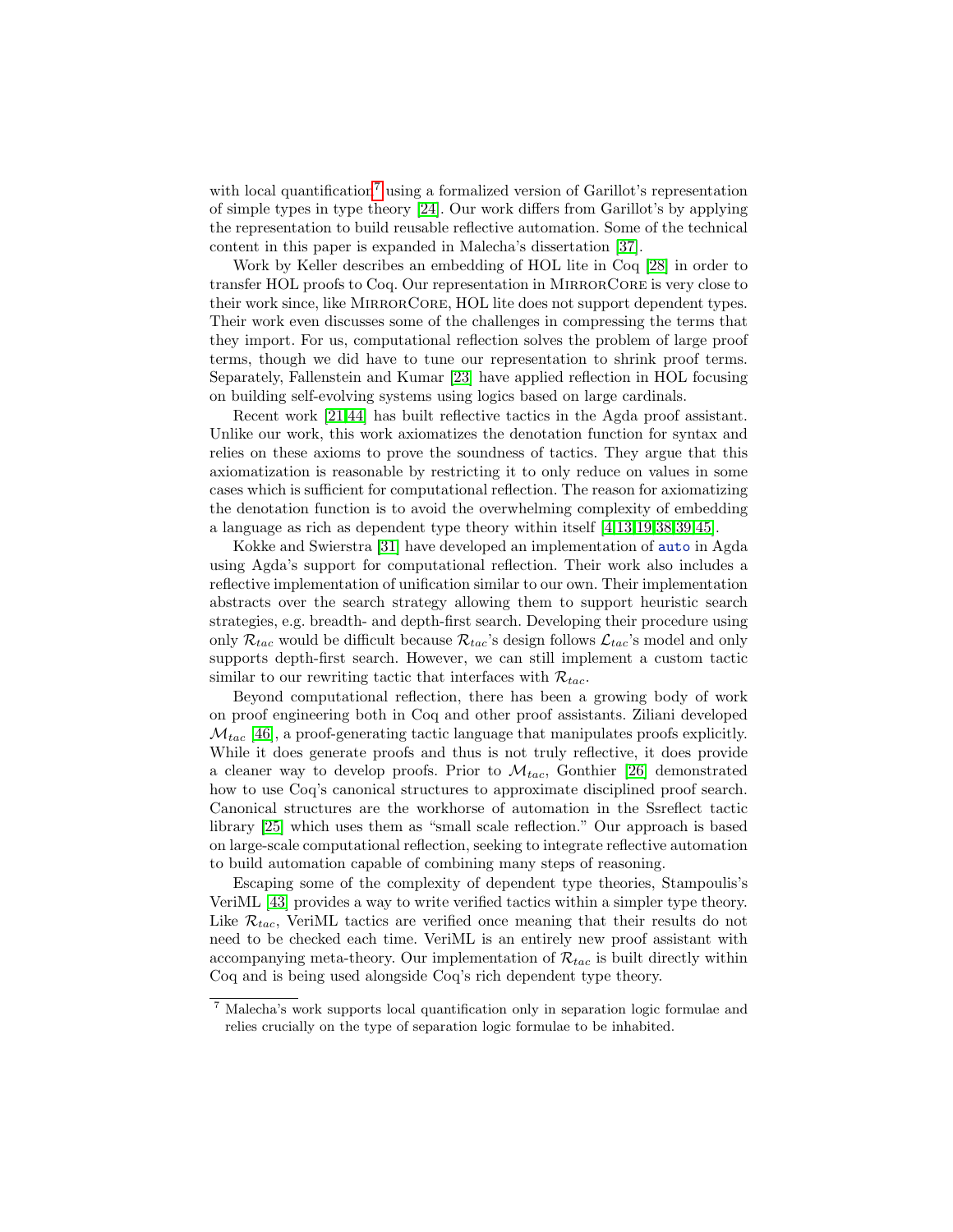Future Work The primary limitation in MIRRORCORE is the fact that the term representation supports only simple types. For the time being we have been able to get around this limitation by using meta-level parameterization to represent, and reason about, type constructors, polymorphism, and dependent types. Enriching MirrorCore to support these features in a first-class way would make it easier to write generic automation that can reason about these features, for example applying polymorphic lemmas. The primary limitation to doing this comes from the need to have decidable type checking for the term language. With simple types, decidable equality is simply syntactic equality, but when the type language contains functions type checking requires reduction.

Currently, the main cost of switching to reflective tactics is the loss of powerful tactics such as omega and psatz. While pieces of these tactics are reflective, integrating them into larger developments requires that they use extensible representations. Porting these tactics to work on MIRRORCORE would be a step towards making them usable within  $\mathcal{R}_{tac}$ . Unfortunately, many of these plugins rely on interesting OCaml programs to do the proof search and then emit witnesses that are checked reflectively. Accommodating this kind of computation within  $\mathcal{R}_{tac}$  would require native support for invoking external procedures and reconstructing the results in Coq a la Claret's work [\[16\]](#page-25-10).

## 9 Conclusion

We built a framework for easily building efficient automation in Coq using computational reflection. Our framework consists of MirrorCore, an extensible embedding of the simply-typed  $\lambda$ -calculus inside of Coq, which we use as our core syntactic representation. On top of MirrorCore, we built the reflective tactic language  $\mathcal{R}_{tac}$ .  $\mathcal{R}_{tac}$  is modeled on  $\mathcal{L}_{tac}$  which makes it easy to port simple  $\mathcal{L}_{tac}$  tactics directly to  $\mathcal{R}_{tac}$ . Our case studies show that even naïve  $\mathcal{R}_{tac}$  implementations can be nearly 2 orders of magnitude faster than their corresponding  $\mathcal{L}_{tac}$  tactics. To demonstrate the extensible nature of  $\mathcal{R}_{tac}$ , we built a bottom-up setoid rewriter capable of inter-operating with  $\mathcal{R}_{tac}$  tactics while retaining the ability to use custom data types and a global view of computation for efficiency.

The combination of MIRRORCORE and  $\mathcal{R}_{tac}$  opens the doors to larger formalisms within dependent type theories that need to construct proof objects.  $\mathcal{R}_{tac}$  allows us to combine individual reflective tactics into higher-level automation which allows us to further amortize the reification overhead across more reasoning steps. We believe that fully reflective automation will enable more and larger applications of the rich program logics currently being developed.

### References

- <span id="page-24-0"></span>1. Agda Development Team. The Agda proof assistant reference manual, version 2.4.2. Accessed 2014, 2014.
- <span id="page-24-1"></span>2. A. W. Appel. Program logics for certified compilers. Cambridge University Press, 2014.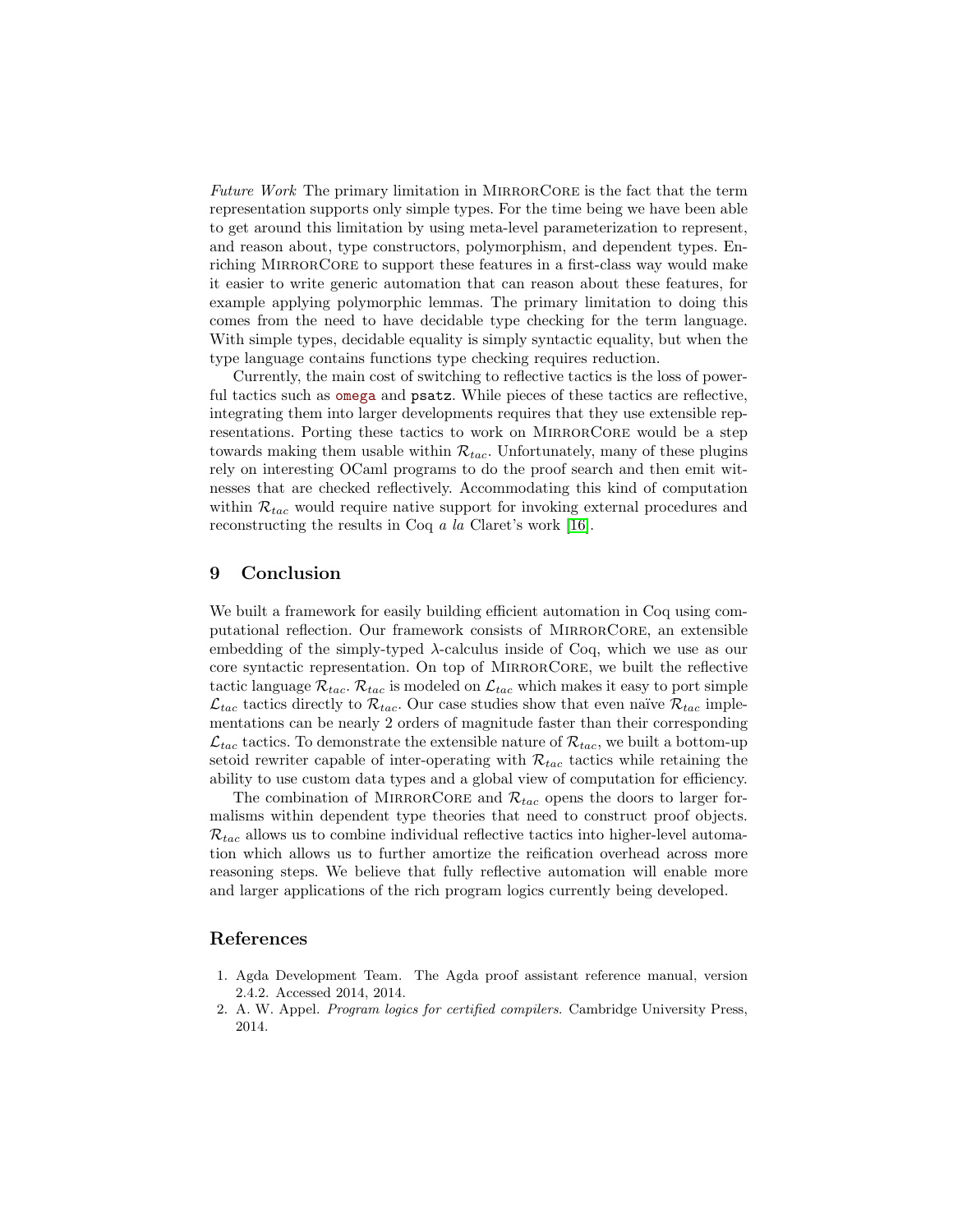- <span id="page-25-13"></span>3. M. Armand, G. Faure, B. Grégoire, C. Keller, L. Théry, and B. Werner. A Modular Integration of SAT/SMT Solvers to Coq through Proof Witnesses. In CPP, volume 7086 of LNCS, pages 135–150. Springer Berlin Heidelberg, 2011.
- <span id="page-25-18"></span>4. B. Barras and B. Werner. Coq in Coq. Technical report, INRIA-Rocquencourt, 1997.
- <span id="page-25-5"></span>5. E. Barzilay. Implementing Reflection in Nuprl. PhD thesis, Cornell University, 2005. AAI3195788.
- <span id="page-25-4"></span>6. E. Barzilay, S. Allen, and R. Constable. Practical reflection in NuPRL. In Short paper presented at LICS'03, pages 22–25, June 2003.
- <span id="page-25-9"></span>7. J. Bengtson, J. Jensen, F. Sieckowski, and L. Birkedal. Verifiying object-oriented programs with higher-order separation logic in Coq. In Proceedings of ITP, 2011.
- <span id="page-25-11"></span>8. J. Bengtson, J. B. Jensen, and L. Birkedal. Charge! – a framework for higher-order separation logic in Coq. In ITP, pages 315–331, 2012.
- <span id="page-25-3"></span>9. F. Besson. Fast Reflexive Arithmetic Tactics the Linear Case and Beyond. In Types for Proofs and Programs, volume 4502 of LNCS, pages 48–62. Springer Berlin Heidelberg, 2007.
- <span id="page-25-14"></span>10. F. Besson, P.-E. Cornilleau, and D. Pichardie. Modular SMT Proofs for Fast Reflexive Checking Inside Coq. In Certified Programs and Proofs, volume 7086 of LNCS, pages 151–166. Springer Berlin Heidelberg, 2011.
- <span id="page-25-15"></span>11. M. Boespflug, M. Dénès, and B. Grégoire. Full reduction at full throttle. LNCS, 2011.
- <span id="page-25-12"></span>12. T. Braibant and D. Pous. Tactics for Reasoning Modulo AC in Coq. In Certified Proofs and Programs, pages 167–182, 2011.
- <span id="page-25-19"></span>13. J. Chapman. Type Theory Should Eat Itself. Electronic Notes Theoretical Computer Science, 228:21–36, Jan. 2009.
- <span id="page-25-6"></span>14. A. Chlipala. Certified programming with dependent types. MIT Pres, 2008.
- <span id="page-25-2"></span>15. A. Chlipala. From Network Interface to Multithreaded Web Applications: A Case Study in Modular Program Verification. In Proc. POPL'15, POPL '15, pages 609–622. ACM, 2015.
- <span id="page-25-10"></span>16. G. Claret, L. D. C. Gonzalez Huesca, Y. Régis-Gianas, and B. Ziliani. Lightweight proof by reflection using a posteriori simulation of effectful computation. In ITP, Rennes, France, July 2013.
- <span id="page-25-1"></span>17. Coq Development Team. The Coq proof assistant reference manual, version 8.4. Accessed 2015, 2012.
- <span id="page-25-0"></span>18. Daniel Ricketts and Gregory Malecha and Mario M. Alvarez and Vignesh Gowda and Sorin Lerner. Towards Verification of Hybrid Systems in a Foundational Proof Assistant. In MEMOCODE '15, 2015.
- <span id="page-25-20"></span>19. N. Danielsson. A Formalisation of a Dependently Typed Language as an Inductive-Recursive Family. In Types for Proofs and Programs, volume 4502 of LNCS, pages 93–109. Springer Berlin Heidelberg, 2007.
- <span id="page-25-7"></span>20. B. Delaware, C. Pit-Claudel, J. Gross, and A. Chlipala. Fiat: Deductive Synthesis of Abstract Data Types in a Proof Assistant. In Proc. POPL'15, POPL '15, pages 689–700. ACM, 2015.
- <span id="page-25-17"></span>21. D. Devriese and F. Piessens. Typed Syntactic Meta-programming. In Proc. ICFP'13, ICFP '13, pages 73–86. ACM, 2013.
- <span id="page-25-8"></span>22. J. Dodds, Q. Cao, J. Bengtson, and A. W. Appel. Computational symbolic execution in interactive Hoare-logic proofs. Under submission.
- <span id="page-25-16"></span>23. B. Fallenstein and R. Kumar. Proof-Producing Reflection for HOL. In Interactive Theorem Proving, volume 9236 of LNCS, pages 170–186. Springer International Publishing, 2015.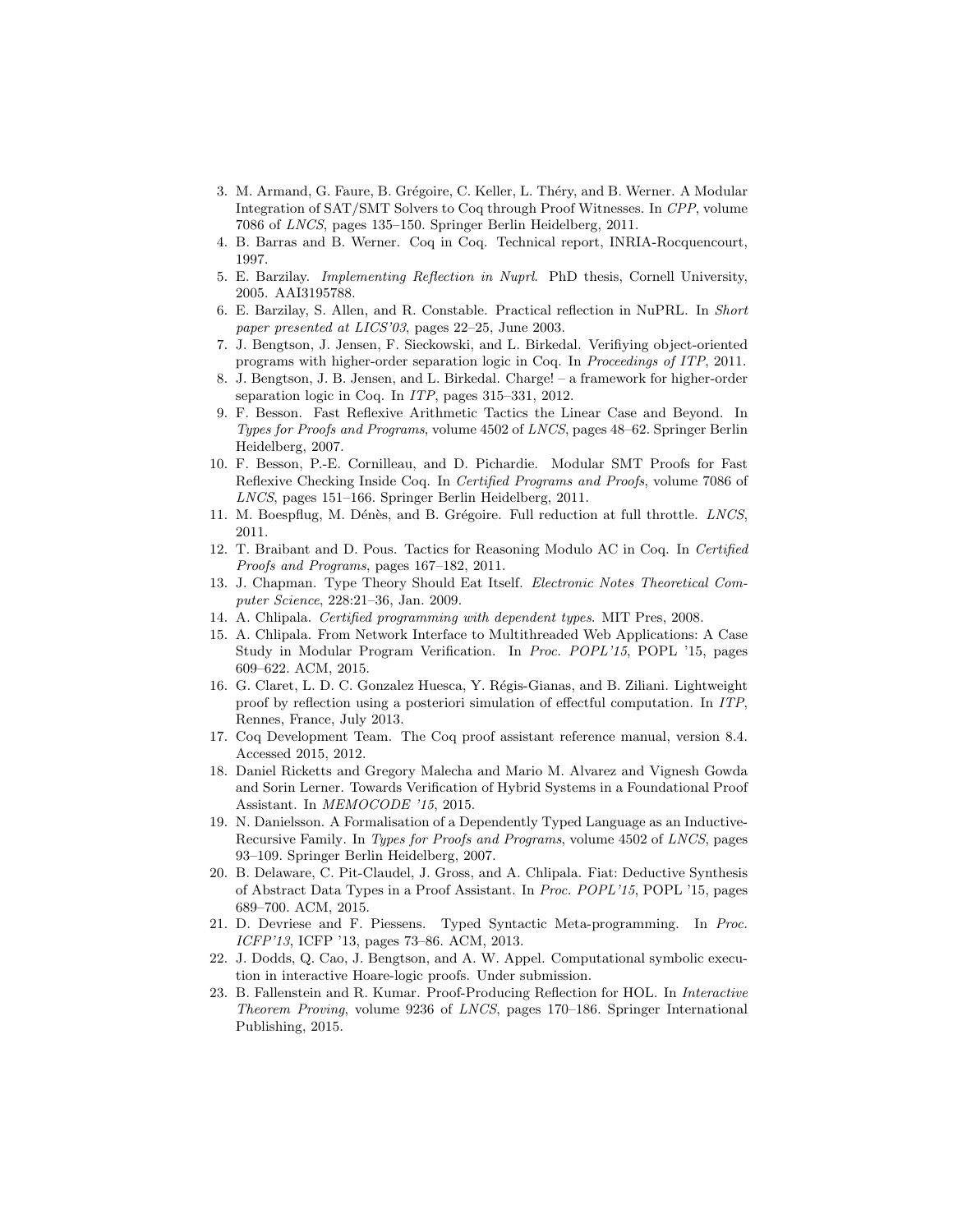- <span id="page-26-11"></span>24. F. Garillot and B. Werner. Simple Types in Type Theory: Deep and Shallow Encodings. In Theorem Proving in Higher Order Logics, volume 4732 of LNCS, pages 368–382. Springer Berlin Heidelberg, 2007.
- <span id="page-26-19"></span>25. G. Gonthier, A. Mahboubi, and E. Tassi. A Small Scale Reflection Extension for the Coq system. Rapport de recherche RR-6455, INRIA, 2008.
- <span id="page-26-18"></span>26. G. Gonthier, B. Ziliani, A. Nanevski, and D. Dreyer. How to Make Ad Hoc Proof Automation Less Ad Hoc. In Proc. ICFP'11, pages 163–175. ACM, 2011.
- <span id="page-26-8"></span>27. B. Grégoire and X. Leroy. A Compiled Implementation of Strong Reduction. In Proc. ICFP'02, ICFP '02, pages 235–246. ACM, 2002.
- <span id="page-26-13"></span>28. C. Keller and B. Werner. Importing HOL Light into Coq. In Interactive Theorem Proving, volume 6172 of LNCS, pages 307–322. Springer Berlin Heidelberg, 2010.
- <span id="page-26-0"></span>29. G. Klein, K. Elphinstone, G. Heiser, J. Andronick, D. Cock, P. Derrin, D. Elkaduwe, K. Engelhardt, R. Kolanski, M. Norrish, T. Sewell, H. Tuch, and S. Winwood. seL4: Formal verification of an OS kernel. In Proc. SOSP, pages 207–220. ACM, 2009.
- <span id="page-26-5"></span>30. T. B. Knoblock and R. L. Constable. Formalized metareasoning in type theory. Technical report, Cornell University, 1986.
- <span id="page-26-17"></span>31. P. Kokke and W. Swierstra. Auto in Agda. In Mathematics of Program Construction, volume 9129 of LNCS, pages 276–301. Springer International Publishing, 2015.
- <span id="page-26-1"></span>32. X. Leroy. Formal certification of a compiler back-end, or: programming a compiler with a proof assistant. In 33rd ACM symposium on Principles of Programming Languages, pages 42–54. ACM Press, 2006.
- <span id="page-26-10"></span>33. S. Lescuyer. Formalisation et développement d'une tactique réflexive pour la démonstration automatique en Coq. Thèse de doctorat, Université Paris-Sud, Jan. 2011.
- <span id="page-26-9"></span>34. G. Malecha, A. Chlipala, and T. Braibant. Compositional computational reflection. In ITP, 2014.
- <span id="page-26-2"></span>35. G. Malecha, G. Morrisett, A. Shinnar, and R. Wisnesky. Toward a Verified Relational Database Management System. In Proc. POPL'10, POPL '10, pages 237– 248. ACM, 2010.
- <span id="page-26-6"></span>36. G. Malecha and R. Wisnesky. Using Dependent Types and Tactics to Enable Semantic Optimization of Language-integrated Queries. In Proc. DBPL'15, DBPL 2015, pages 49–58. ACM, 2015.
- <span id="page-26-12"></span>37. G. M. Malecha. Extensible Proof Engineering in Intensional Type Theory. PhD thesis, Harvard University, November 2014.
- <span id="page-26-15"></span>38. C. McBride. Outrageous but Meaningful Coincidences: Dependent Type-safe Syntax and Evaluation. In Proc.  $WGP'10$ , WGP '10, pages 1-12. ACM, 2010.
- <span id="page-26-16"></span>39. S. Mike. Homotopy type theory should eat itself (but so far, it's too big to swallow), March 2014.
- <span id="page-26-4"></span>40. R. Pollack. On extensibility of proof checkers. In TYPES'94, TYPES '94, pages 140–161. Springer-Verlag, 1995.
- <span id="page-26-3"></span>41. Z. Shao. Clean-Slate Development of Certified OS Kernels. In Proc. CPP'15, CPP '15, pages 95–96. ACM, 2015.
- <span id="page-26-7"></span>42. M. Sozeau. Proof-relevant rewriting strategies in Coq. At Coq Workshop July 2014, 2014.
- <span id="page-26-20"></span>43. A. Stampoulis and Z. Shao. VeriML: typed computation of logical terms inside a language with effects. In Proc. ICFP, pages 333–344. ACM, 2010.
- <span id="page-26-14"></span>44. P. van der Walt and W. Swierstra. Engineering Proof by Reflection in Agda. In Implementation and Application of Functional Languages, volume 8241 of LNCS, pages 157–173. Springer Berlin Heidelberg, 2013.